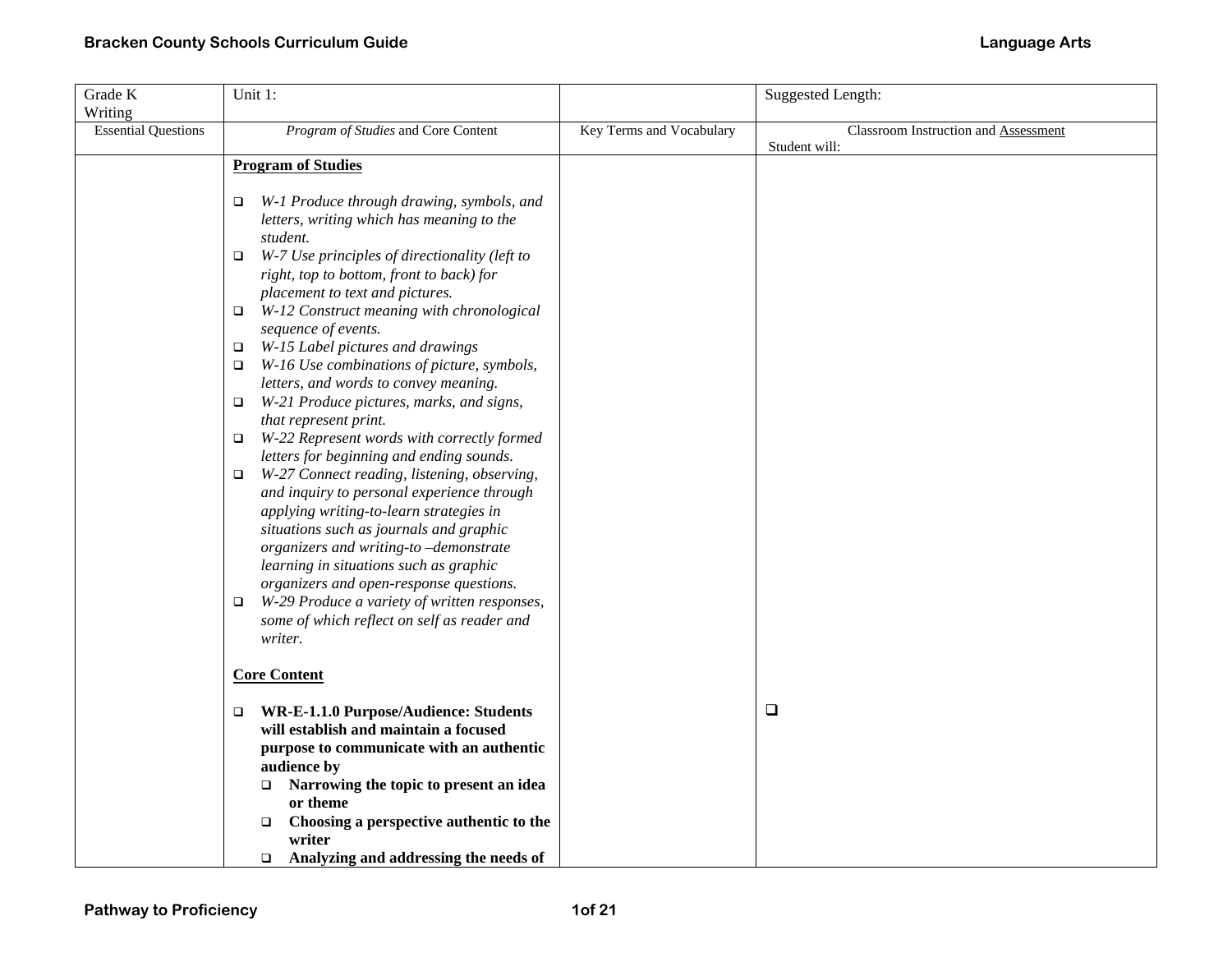| Grade K                    | Unit 1:                                                                                 |                          | Suggested Length:                    |
|----------------------------|-----------------------------------------------------------------------------------------|--------------------------|--------------------------------------|
| Writing                    |                                                                                         |                          |                                      |
| <b>Essential Questions</b> | Program of Studies and Core Content                                                     | Key Terms and Vocabulary | Classroom Instruction and Assessment |
|                            |                                                                                         |                          | Student will:                        |
|                            | the intended audience                                                                   |                          |                                      |
|                            | Adhering to the characteristics of the<br>$\Box$                                        |                          |                                      |
|                            | form                                                                                    |                          |                                      |
|                            | Applying a suitable tone<br>$\Box$<br>Allowing voice to emerge when                     |                          |                                      |
|                            | $\Box$<br>appropriate. DOK 4                                                            |                          |                                      |
|                            |                                                                                         |                          |                                      |
|                            | WR-E-1.2.0 Idea Development/Support:<br>$\Box$                                          |                          |                                      |
|                            | Students will support main ideas and                                                    |                          |                                      |
|                            | deepen the audience's understanding of                                                  |                          |                                      |
|                            | purpose by                                                                              |                          |                                      |
|                            | $\Box$ Developing logical, justified, and                                               |                          |                                      |
|                            | suitable explanations                                                                   |                          |                                      |
|                            | Providing relevant elaboration<br>$\Box$                                                |                          |                                      |
|                            | <b>Explaining related connections or</b><br>$\Box$                                      |                          |                                      |
|                            | reflections                                                                             |                          |                                      |
|                            | Applying idea development strategies<br>$\Box$<br>appropriate for the form. DOK 4       |                          |                                      |
|                            |                                                                                         | $\Box$<br>Transitions    |                                      |
|                            | WR-E-2.3.0 Organization: Students will<br>□                                             | Conclusion<br>❏          |                                      |
|                            | create unity and coherence to accomplish                                                | $\Box$<br>Diagram        |                                      |
|                            | the focused purpose by                                                                  |                          |                                      |
|                            | <b>Engaging the audience</b><br>$\Box$                                                  |                          |                                      |
|                            | <b>Establishing a context for reading</b><br>$\Box$                                     |                          |                                      |
|                            | when appropriate                                                                        |                          |                                      |
|                            | Communicating ideas and support in a<br>$\Box$                                          |                          |                                      |
|                            | meaningful order                                                                        |                          |                                      |
|                            | Applying transitions and transitional<br>$\Box$<br>elements to guide the reader through |                          |                                      |
|                            | the piece                                                                               |                          |                                      |
|                            | Developing effective closure. DOK 3<br>$\Box$                                           |                          |                                      |
|                            |                                                                                         |                          |                                      |
|                            | <b>WR-E-2.4.0 Sentence Structure: Students</b><br>□                                     |                          |                                      |
|                            | will create effective sentences by                                                      |                          |                                      |
|                            | Applying a variety of structures and<br>$\Box$                                          |                          |                                      |
|                            | lengths                                                                                 |                          |                                      |
|                            | Developing complete and correct<br>$\Box$                                               |                          |                                      |
|                            | sentences unless using unconventional                                                   |                          |                                      |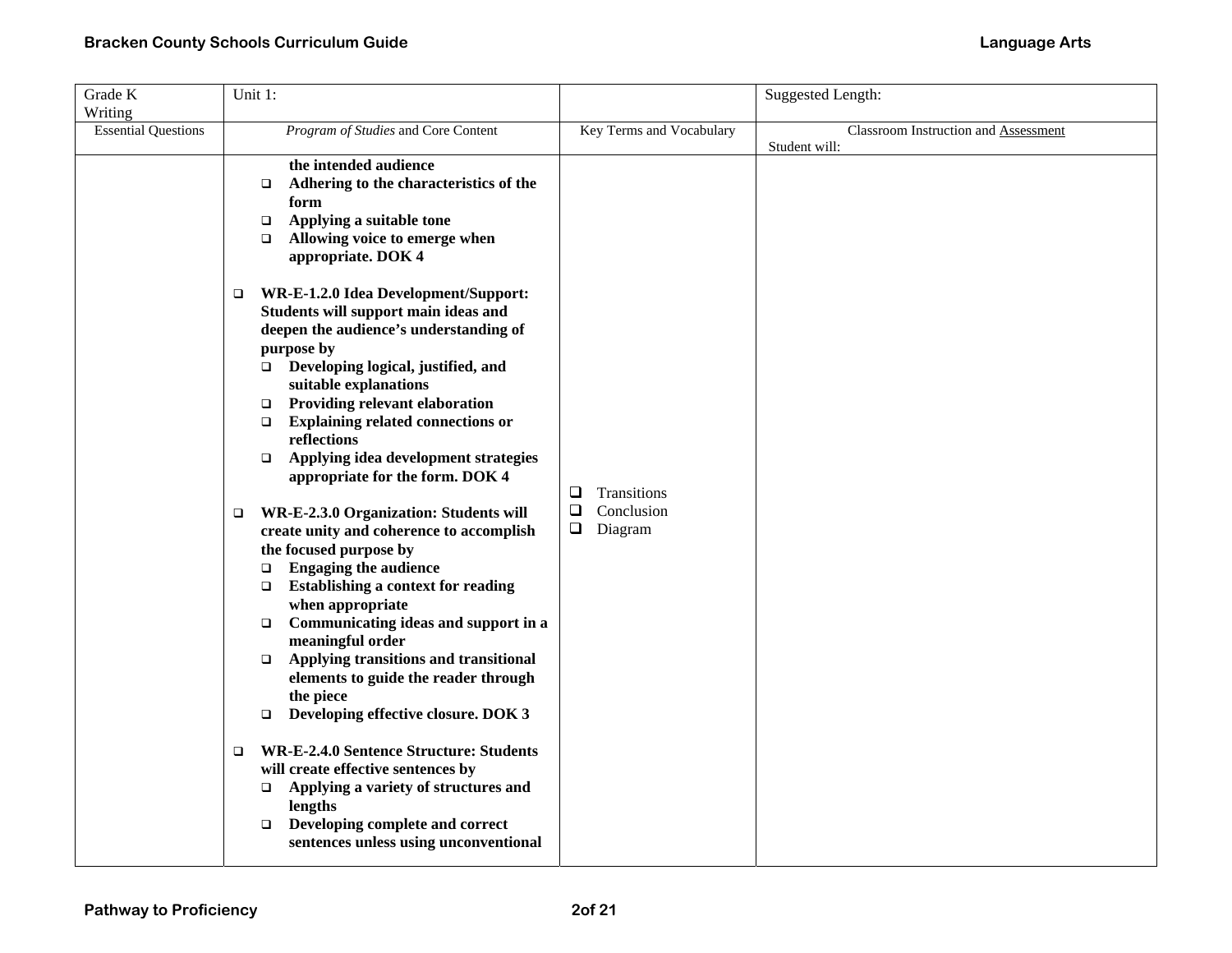| Grade K                    | Unit 1:                                                                                                                                                                                                                                                                                                                                                                                                                                                                                                                      |                                                                            | Suggested Length:                                     |
|----------------------------|------------------------------------------------------------------------------------------------------------------------------------------------------------------------------------------------------------------------------------------------------------------------------------------------------------------------------------------------------------------------------------------------------------------------------------------------------------------------------------------------------------------------------|----------------------------------------------------------------------------|-------------------------------------------------------|
| Writing                    |                                                                                                                                                                                                                                                                                                                                                                                                                                                                                                                              |                                                                            |                                                       |
| <b>Essential Questions</b> | Program of Studies and Core Content                                                                                                                                                                                                                                                                                                                                                                                                                                                                                          | Key Terms and Vocabulary                                                   | Classroom Instruction and Assessment<br>Student will: |
|                            | structures for an intentional effect<br>when appropriate. DOK 3<br>WR-E-3.5.0 Language: Students will<br>$\Box$<br>exemplify effective language choices by                                                                                                                                                                                                                                                                                                                                                                   | Noun<br>$\Box$<br>Verb<br>$\Box$<br>Sensory<br>$\Box$                      |                                                       |
|                            | Applying correct grammar and usage<br>$\Box$<br>Applying concise use of language<br>$\Box$<br>Incorporating strong verbs, precise<br>$\Box$<br>nouns, concrete details, and sensory<br>details                                                                                                                                                                                                                                                                                                                               |                                                                            |                                                       |
|                            | Applying language appropriate to the<br>$\Box$<br>content, purpose, and audience DOK 2                                                                                                                                                                                                                                                                                                                                                                                                                                       | Spelling<br>$\Box$<br>Punctuation<br>$\Box$<br>Capitalization<br>$\Box$    |                                                       |
|                            | WR-E-3.6.0 Correctness: Students will<br>$\Box$<br>communicate clearly by<br><b>Applying correct spelling</b><br>$\Box$<br>Applying correct punctuation<br>$\Box$<br>Applying correct capitalization<br>$\Box$<br>Incorporating acceptable departure<br>□<br>from standard correctness to enhance<br>meaning when appropriate<br><b>Incorporating appropriate</b><br>$\Box$<br>documentation of ideas and<br>information from outside sources (e.g.,<br>citing authors or titles within the text,<br>listing sources). DOK 2 |                                                                            |                                                       |
|                            | WR-E-4.7.0 Focusing<br>$\Box$<br>Connecting to content knowledge<br>□<br>Connecting with prior learning to write<br>$\Box$<br>Initiating an authentic reason to write<br>$\Box$<br>Thinking about a subject, an experience,<br>$\Box$<br>a question, an issue, or a problem to<br>determine a meaningful reason to write.<br>WR-E-4.8.0 Prewriting<br>□                                                                                                                                                                      | Topic<br>$\Box$<br>Ideas<br>$\Box$<br>$\Box$<br>Focus<br>$\Box$<br>Purpose |                                                       |
|                            | Selecting/narrowing topic<br>❏<br>Establishing a purpose and<br>$\Box$                                                                                                                                                                                                                                                                                                                                                                                                                                                       | Audience<br>$\Box$                                                         |                                                       |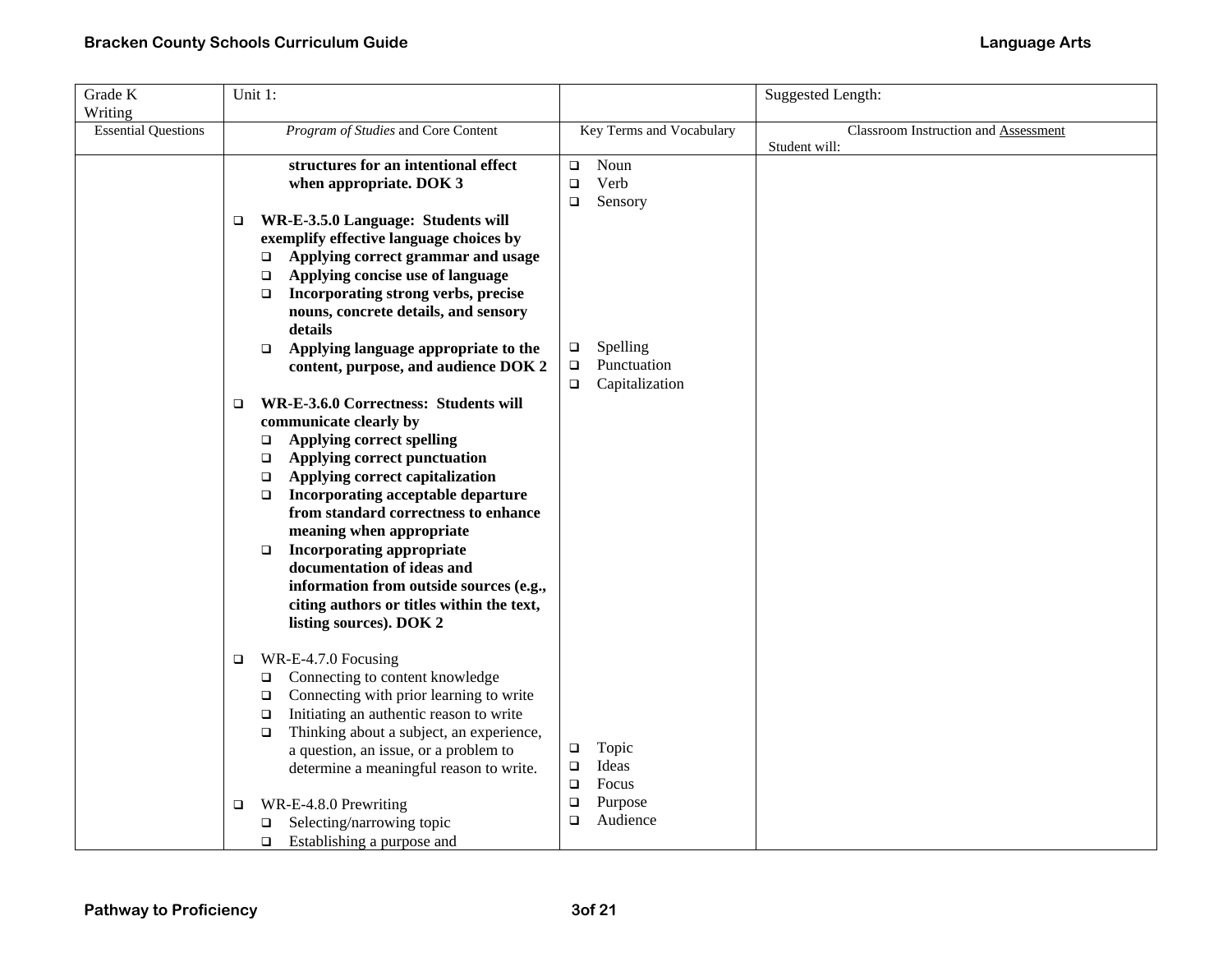| Grade K                    | Unit 1: |                                                     |                          | <b>Suggested Length:</b>             |
|----------------------------|---------|-----------------------------------------------------|--------------------------|--------------------------------------|
| Writing                    |         |                                                     |                          |                                      |
| <b>Essential Questions</b> |         | Program of Studies and Core Content                 | Key Terms and Vocabulary | Classroom Instruction and Assessment |
|                            |         |                                                     |                          | Student will:                        |
|                            |         | central/controlling idea or focus                   |                          |                                      |
|                            |         | Identifying and analyzing the audience<br>$\Box$    |                          |                                      |
|                            |         | Determining the most appropriate form to<br>$\Box$  |                          |                                      |
|                            |         | meet the needs of purpose and audience              |                          |                                      |
|                            |         | Generating ideas (e.g., reading,<br>$\Box$          |                          |                                      |
|                            |         | journaling, mapping, webbing, note                  |                          |                                      |
|                            |         | taking, interviewing, researching,                  |                          |                                      |
|                            |         | writing-to-learn activities                         |                          |                                      |
|                            |         | Organizing ideas examining other models<br>$\Box$   |                          |                                      |
|                            |         | of good writing, appropriate text                   |                          |                                      |
|                            |         | structures to match purpose, various ways           |                          |                                      |
|                            |         | to organize information.                            |                          |                                      |
|                            |         |                                                     |                          |                                      |
|                            | $\Box$  | WR-E-4.9.0 Drafting                                 |                          |                                      |
|                            |         | Writing draft(s) for an intended audience<br>$\Box$ |                          |                                      |
|                            |         | $\Box$ Developing topic, elaborating ideas,         |                          |                                      |
|                            |         | exploring sentence variety and language             |                          |                                      |
|                            |         | use.                                                |                          |                                      |
|                            |         |                                                     |                          |                                      |
|                            | $\Box$  | WR-E-4.10.0 Revising (Content/Ideas)                |                          |                                      |
|                            |         | $\Box$ Reflecting to determine where to add,        |                          |                                      |
|                            |         | delete, rearrange, define/refine, or                |                          |                                      |
|                            |         | elaborate content                                   |                          |                                      |
|                            |         | Conferencing with teacher or peer(s) to<br>$\Box$   |                          |                                      |
|                            |         | help determine where to add, delete,                |                          |                                      |
|                            |         | rearrange, define/redefine or elaborate             |                          |                                      |
|                            |         | content.                                            |                          |                                      |
|                            |         | Checking for accuracy of content<br>$\Box$          |                          |                                      |
|                            |         | Considering voice, tone, style, intended<br>$\Box$  |                          |                                      |
|                            |         | audience, coherence, transitions                    |                          |                                      |
|                            |         | Comparing with rubric criteria and<br>$\Box$        |                          |                                      |
|                            |         | anchor papers/models                                |                          |                                      |
|                            |         | Considering effectiveness of language<br>$\Box$     |                          |                                      |
|                            |         | usage and sentences to communicate                  |                          |                                      |
|                            |         | ideas                                               |                          |                                      |
|                            | ❏       | WR-E-4.11.0 Editing (Conventions and                |                          |                                      |
|                            |         | Mechanics)                                          |                          |                                      |
|                            |         | Checking for correctness<br>$\Box$                  |                          |                                      |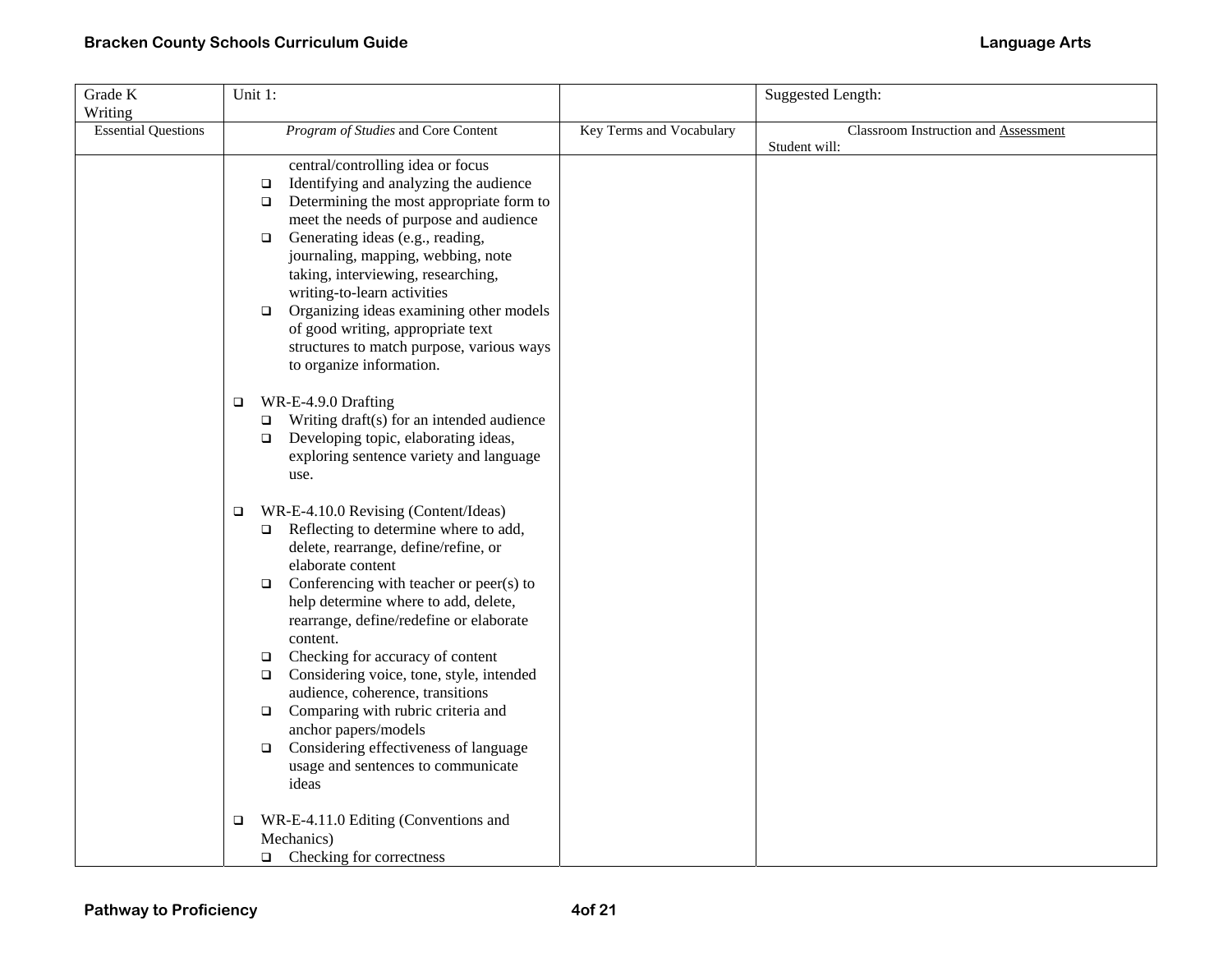| Grade K                    | Unit 1:                                                                                |                          | <b>Suggested Length:</b>             |
|----------------------------|----------------------------------------------------------------------------------------|--------------------------|--------------------------------------|
| Writing                    |                                                                                        |                          |                                      |
| <b>Essential Questions</b> | Program of Studies and Core Content                                                    | Key Terms and Vocabulary | Classroom Instruction and Assessment |
|                            |                                                                                        |                          | Student will:                        |
|                            | Language usage<br>□                                                                    |                          |                                      |
|                            | Sentence structure<br>□                                                                |                          |                                      |
|                            | Spelling<br>□                                                                          |                          |                                      |
|                            | Capitalization<br>❏                                                                    |                          |                                      |
|                            | Punctuation<br>□<br>Documentation of sources                                           |                          |                                      |
|                            | ◻                                                                                      |                          |                                      |
|                            | Using resources to support editing (e.g.,<br>□<br>spell check, dictionaries, thesauri, |                          |                                      |
|                            | handbooks)                                                                             |                          |                                      |
|                            |                                                                                        |                          |                                      |
|                            | WR-E-4.12.0 Publishing<br>□                                                            |                          |                                      |
|                            | Sharing final piece with intended<br>$\Box$                                            |                          |                                      |
|                            | audience.                                                                              |                          |                                      |
|                            |                                                                                        |                          |                                      |
|                            | WR-E-4.13.0 Reflecting<br>$\Box$                                                       |                          |                                      |
|                            | Reflecting upon<br>□                                                                   |                          |                                      |
|                            | Goals as a writer<br>□                                                                 |                          |                                      |
|                            | Progress and growth as a writer<br>□                                                   |                          |                                      |
|                            | Who or what has influenced progress<br>❏                                               |                          |                                      |
|                            | and growth                                                                             |                          |                                      |
|                            | Approaches used when composing<br>$\Box$                                               |                          |                                      |
|                            | (e.g., free-writing, mental                                                            |                          |                                      |
|                            | composing, researching, drawing,                                                       |                          |                                      |
|                            | webbing)                                                                               |                          |                                      |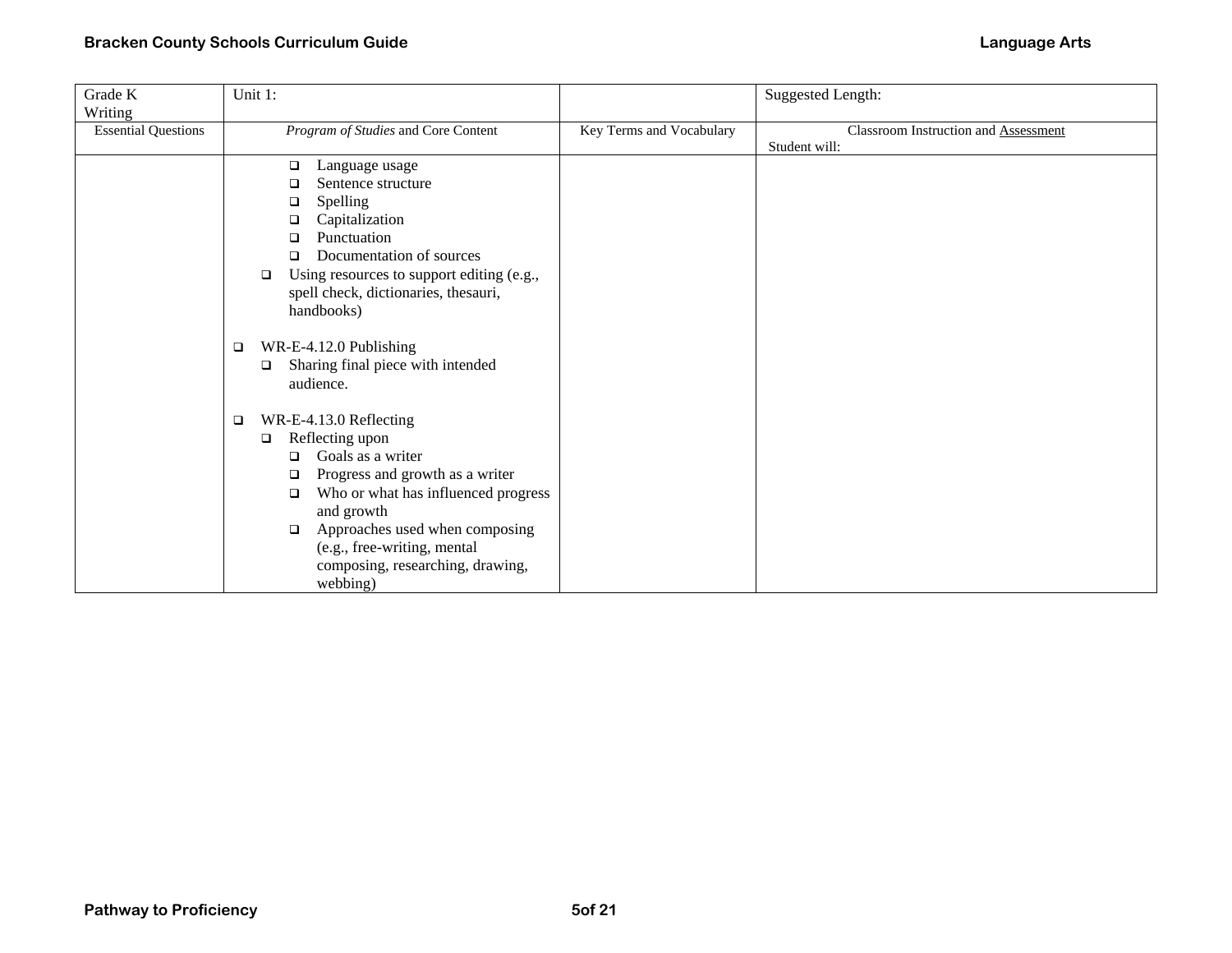| Grade 1                                           |                                                                                                                                                                                                                                                                                                                                                                                                                                                                                                                                                                                                                                                                                                                                                                                                                                                                                                                                                                                                                                                                                                                                                                                                                                               |                                         | Suggested Length:                                                                                                                                                                                                                                                                                                                                                                                                                                                                        |
|---------------------------------------------------|-----------------------------------------------------------------------------------------------------------------------------------------------------------------------------------------------------------------------------------------------------------------------------------------------------------------------------------------------------------------------------------------------------------------------------------------------------------------------------------------------------------------------------------------------------------------------------------------------------------------------------------------------------------------------------------------------------------------------------------------------------------------------------------------------------------------------------------------------------------------------------------------------------------------------------------------------------------------------------------------------------------------------------------------------------------------------------------------------------------------------------------------------------------------------------------------------------------------------------------------------|-----------------------------------------|------------------------------------------------------------------------------------------------------------------------------------------------------------------------------------------------------------------------------------------------------------------------------------------------------------------------------------------------------------------------------------------------------------------------------------------------------------------------------------------|
| Writing<br><b>Essential Questions</b>             | Program of Studies and Core Content                                                                                                                                                                                                                                                                                                                                                                                                                                                                                                                                                                                                                                                                                                                                                                                                                                                                                                                                                                                                                                                                                                                                                                                                           | Key Terms and Vocabulary                | Classroom Instruction and Assessment                                                                                                                                                                                                                                                                                                                                                                                                                                                     |
|                                                   |                                                                                                                                                                                                                                                                                                                                                                                                                                                                                                                                                                                                                                                                                                                                                                                                                                                                                                                                                                                                                                                                                                                                                                                                                                               |                                         | Student will:                                                                                                                                                                                                                                                                                                                                                                                                                                                                            |
|                                                   | <b>Program of Studies</b>                                                                                                                                                                                                                                                                                                                                                                                                                                                                                                                                                                                                                                                                                                                                                                                                                                                                                                                                                                                                                                                                                                                                                                                                                     |                                         |                                                                                                                                                                                                                                                                                                                                                                                                                                                                                          |
| Why is writing<br>1.<br>important in our<br>life? | W-16 Use combinations of picture, symbols,<br>□<br>letters, and words to convey meaning.<br>W-17 Use words to form simple sentences<br>$\Box$<br>W-23 Use developmental spelling with correct<br>$\Box$<br>letter formation.<br>W-27 Connect reading, listening, observing,<br>$\Box$<br>and inquiry to personal experience through<br>applying writing-to-learn strategies in<br>situations such as journals and graphic<br>organizers and writing-to-demonstrate<br>learning in situations such as graphic<br>organizers and open-response questions.<br>W-29 Produce a variety of written responses,<br>$\Box$<br>some of which reflect on self as reader and<br>writer<br><b>Core Content</b><br><b>WR-E-1.1.0 Purpose/Audience: Students</b><br>$\Box$<br>will establish and maintain a focused<br>purpose to communicate with an authentic<br>audience by<br>Narrowing the topic to present an idea<br>$\Box$<br>or theme<br>Choosing a perspective authentic to the<br>$\Box$<br>writer<br>Analyzing and addressing the needs of<br>$\Box$<br>the intended audience<br>Adhering to the characteristics of the<br>$\Box$<br>form<br>Applying a suitable tone<br>$\Box$<br>Allowing voice to emerge when<br>$\Box$<br>appropriate. DOK 4 | $\Box$<br>Audience<br>$\Box$<br>Purpose | WR-E-1.1.0 Identify the main idea after a paragraph has<br>$\Box$<br>been read orally.<br>$\Box$ WR-E-1.1.0 Write a main idea for an assigned subject.<br>$\Box$ WR-E-1.1.0 Identify the audience for each assigned<br>genre.<br>$\Box$ WR-E-1.1.0 Write a letter to their teacher (audience)<br>describing the fun they had on Halloween (purpose).<br>$\Box$ WR-E-1.1.0 Write a short story that presents story<br>elements: characters, setting, plot with a problem and<br>solution. |
| Who are people<br>2.<br>we write to?              | WR-E-1.2.0 Idea Development/Support:<br>$\Box$<br>Students will support main ideas and                                                                                                                                                                                                                                                                                                                                                                                                                                                                                                                                                                                                                                                                                                                                                                                                                                                                                                                                                                                                                                                                                                                                                        |                                         | WR-E-1.2.0 Writing a descriptive paragraph about a<br>⊔<br>teddy bear. The student will use adjectives to describe                                                                                                                                                                                                                                                                                                                                                                       |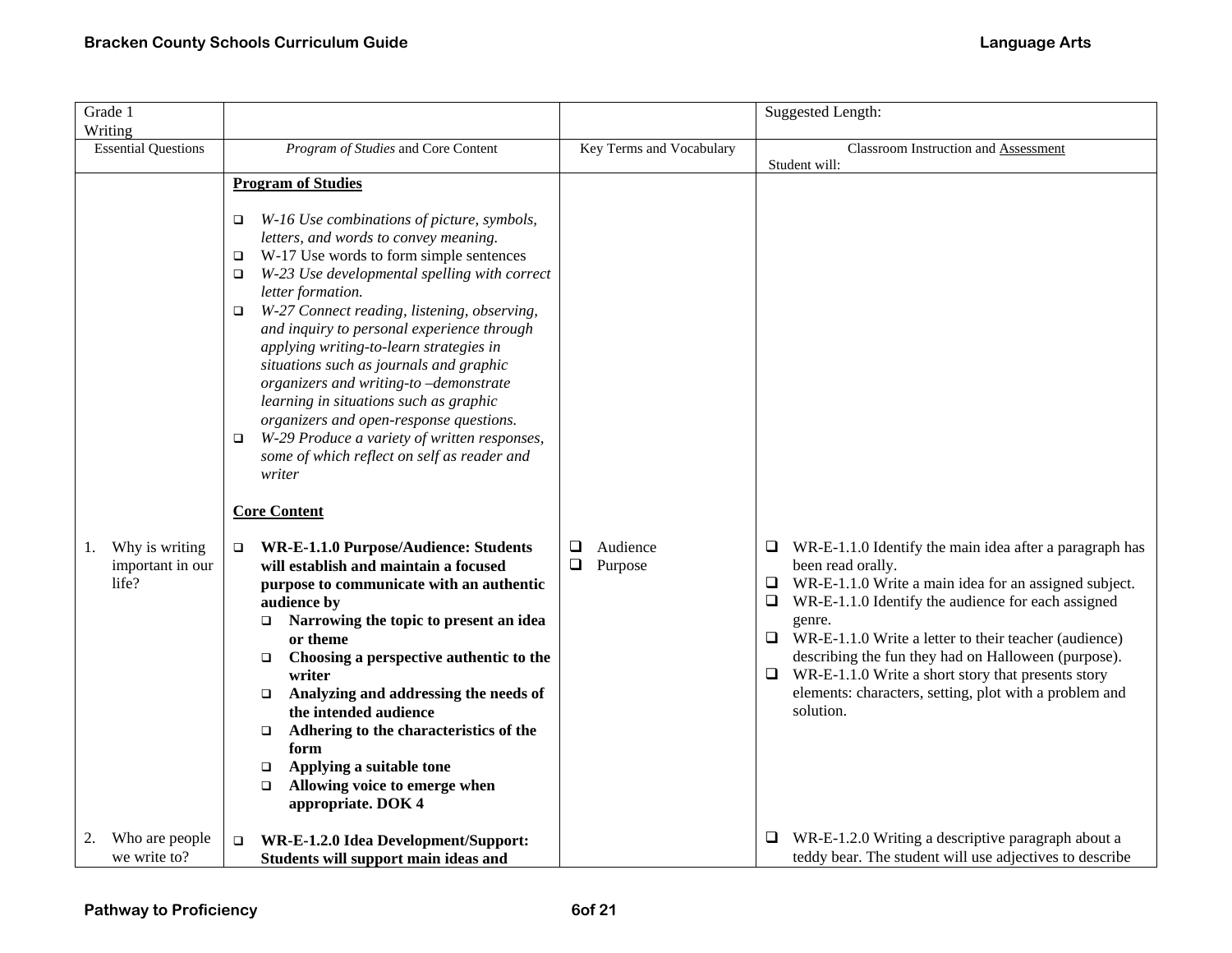| Grade 1<br>Writing                                              |                                                                                                                                                                                                                                                                                                                                                                                                                                         |                                                                                                  | <b>Suggested Length:</b>                                                                                                                                                                                                                                                                                                                                                                                                                         |
|-----------------------------------------------------------------|-----------------------------------------------------------------------------------------------------------------------------------------------------------------------------------------------------------------------------------------------------------------------------------------------------------------------------------------------------------------------------------------------------------------------------------------|--------------------------------------------------------------------------------------------------|--------------------------------------------------------------------------------------------------------------------------------------------------------------------------------------------------------------------------------------------------------------------------------------------------------------------------------------------------------------------------------------------------------------------------------------------------|
| <b>Essential Questions</b>                                      | Program of Studies and Core Content                                                                                                                                                                                                                                                                                                                                                                                                     | Key Terms and Vocabulary                                                                         | Classroom Instruction and Assessment<br>Student will:                                                                                                                                                                                                                                                                                                                                                                                            |
|                                                                 | deepen the audience's understanding of<br>purpose by<br>□ Developing logical, justified, and<br>suitable explanations<br><b>Providing relevant elaboration</b><br>$\Box$<br><b>Explaining related connections or</b><br>$\Box$<br>reflections<br>Applying idea development strategies<br>$\Box$                                                                                                                                         |                                                                                                  | the bear they have colored. *Size, color, shape, age,<br>texture, etc.<br>$\Box$ WR-E-1.2.0 Writing a descriptive paragraph about their<br>favorite pet.<br>WR-E-1.2.0 Writing a memoir of someone who is<br>$\Box$<br>special in his or her life.                                                                                                                                                                                               |
| What are some<br>3.<br>of the different<br>forms of<br>writing? | appropriate for the form. DOK 4<br>WR-E-2.3.0 Organization: Students will<br>$\Box$<br>create unity and coherence to accomplish<br>the focused purpose by<br><b>Engaging the audience</b><br>$\Box$<br><b>Establishing a context for reading</b><br>$\Box$<br>when appropriate<br>Communicating ideas and support in a<br>$\Box$<br>meaningful order<br>Applying transitions and transitional<br>$\Box$                                 | Author's purpose<br>❏<br>$\Box$<br>Reasons<br>$\Box$<br>Comparisons<br>Sensory details<br>$\Box$ | WR-E-2.3.0 Recognizing time order words when they<br>❏<br>are seen in different genres. *First, last, next, then,<br>finally, etc.<br>WR-E-2.3.0 Using time order words, particularly in<br>$\Box$<br>"how to pieces." These pieces would include, but not be<br>limited to, how to decorate a Christmas tree and how to<br>make a snowman.<br>$\Box$ WR-E-2.3.0 Adding "ed" to verbs to develop a short<br>story that occurs in the past tense. |
| How can we<br>4.<br>make our<br>writing better?                 | elements to guide the reader through<br>the piece<br>Developing effective closure. DOK 3<br>$\Box$<br><b>WR-E-2.4.0 Sentence Structure: Students</b><br>$\Box$<br>will create effective sentences by<br>Applying a variety of structures and<br>$\Box$<br>lengths                                                                                                                                                                       | $\Box$ Sentences                                                                                 | $\Box$ WR-E-2.4.0 Adding the word "and" to combine simple<br>sentences into compound ones in each of their writings.                                                                                                                                                                                                                                                                                                                             |
|                                                                 | Developing complete and correct<br>$\Box$<br>sentences unless using unconventional<br>structures for an intentional effect<br>when appropriate. DOK 3<br>WR-E-3.5.0 Language: Students will<br>$\Box$<br>exemplify effective language choices by<br>Applying correct grammar and usage<br>$\Box$<br>Applying concise use of language<br>$\Box$<br>Incorporating strong verbs, precise<br>$\Box$<br>nouns, concrete details, and sensory | Time Order<br>❏<br><b>Nouns</b><br>$\Box$<br>Verbs<br>$\Box$<br>$\Box$<br>Engage                 | WR-E-3.5.0 Keeping a personal dictionary of "mind"<br>⊔<br>stretching" words.<br>WR-E-3.5.0 Adding words daily to the word wall.<br>⊔<br>WR-E-3.5.0 Identify opposites and words that have the<br>$\Box$<br>same meanings from stories read to them orally.<br>WR-E-3.5.0 Write a Christmas poem using sensory<br>$\Box$<br>details.                                                                                                             |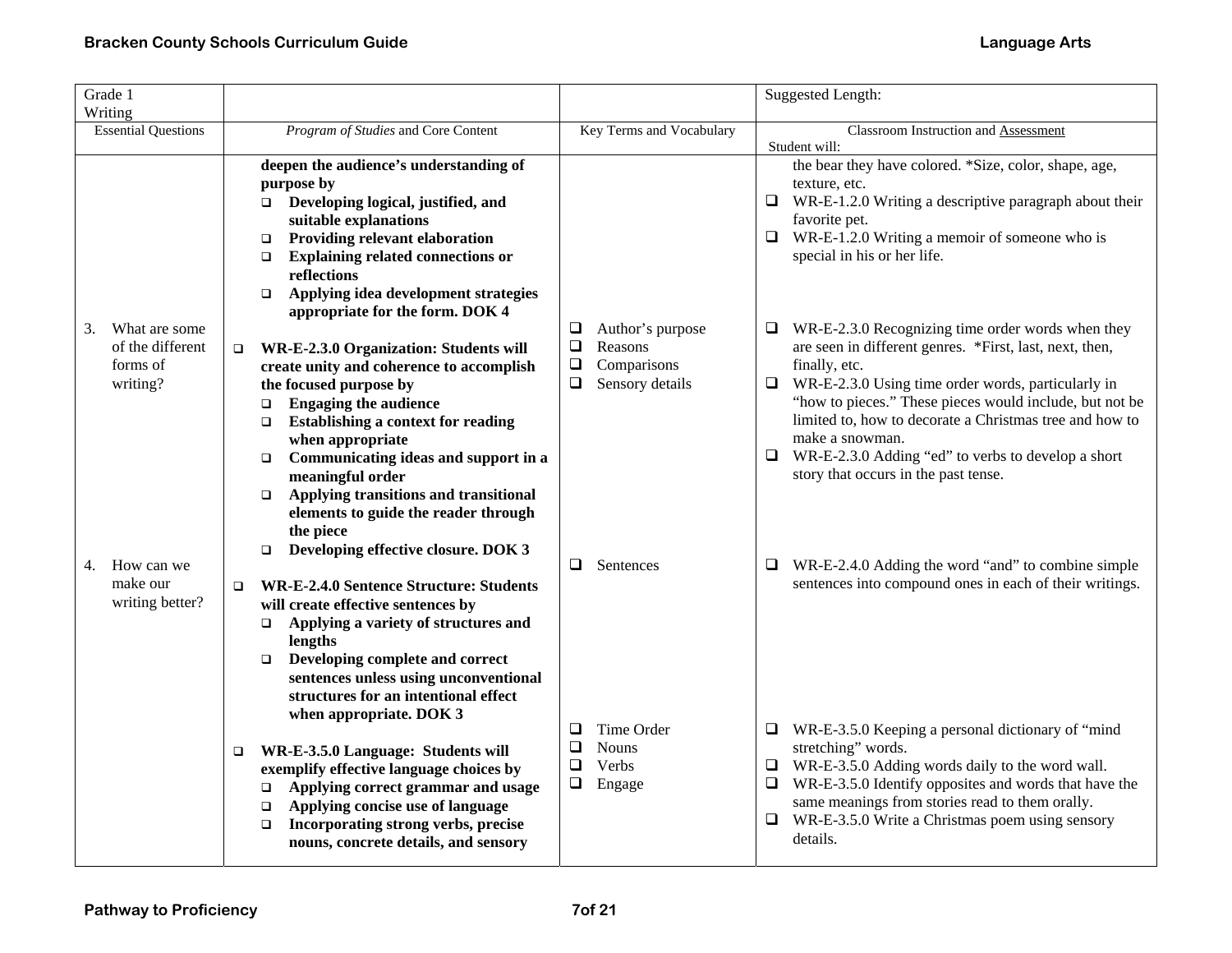| Grade 1<br>Writing         |                                                                    |                                                                                                                                                                                                                                                                                                                                                                                                                                                                                                                                      |                                                                                        | <b>Suggested Length:</b>                                                                                                                                                                                                                                                                                                                                                                                                                                                                                                                                          |
|----------------------------|--------------------------------------------------------------------|--------------------------------------------------------------------------------------------------------------------------------------------------------------------------------------------------------------------------------------------------------------------------------------------------------------------------------------------------------------------------------------------------------------------------------------------------------------------------------------------------------------------------------------|----------------------------------------------------------------------------------------|-------------------------------------------------------------------------------------------------------------------------------------------------------------------------------------------------------------------------------------------------------------------------------------------------------------------------------------------------------------------------------------------------------------------------------------------------------------------------------------------------------------------------------------------------------------------|
| <b>Essential Questions</b> |                                                                    | Program of Studies and Core Content                                                                                                                                                                                                                                                                                                                                                                                                                                                                                                  | Key Terms and Vocabulary                                                               | <b>Classroom Instruction and Assessment</b>                                                                                                                                                                                                                                                                                                                                                                                                                                                                                                                       |
|                            | $\Box$<br>□<br>$\Box$<br>$\Box$<br>$\Box$<br>$\Box$                | details<br>Applying language appropriate to the<br>content, purpose, and audience DOK 2<br>WR-E-3.6.0 Correctness: Students will<br>communicate clearly by<br><b>Applying correct spelling</b><br>Applying correct punctuation<br>Applying correct capitalization<br>Incorporating acceptable departure<br>from standard correctness to enhance<br>meaning when appropriate                                                                                                                                                          | $\Box$ Capitalization<br>$\Box$ Dialogue                                               | Student will:<br>$\Box$ WR-E-3.6.0 Using capital letters for proper names, the<br>beginning of a sentence, and the word "I" in each type<br>of writing.<br>$\Box$<br>WR-E-3.6.0 Recognizing three different types of<br>sentences from stories used to model different genres.<br>$\Box$ WR-E-3.6.0 Using appropriate end punctuation in each<br>type of writing: periods, question marks, and<br>exclamation marks.<br>$\Box$ WR-E-3.6.0 Using commas when words are presented<br>in a series.<br>WR-E-3.6.0 Using a comma between day and year; after<br>$\Box$ |
|                            | $\Box$<br>□<br>$\Box$<br>$\Box$<br>$\Box$                          | <b>Incorporating appropriate</b><br>documentation of ideas and<br>information from outside sources (e.g.,<br>citing authors or titles within the text,<br>listing sources). DOK 2<br>WR-E-4.7.0 Focusing<br>Connecting to content knowledge<br>Connecting with prior learning to write<br>Initiating an authentic reason to write                                                                                                                                                                                                    |                                                                                        | greeting and closing of a letter.<br>$\Box$ WR-E-3.6.0 Indenting the first word of a paragraph.<br>$\Box$ WR-E-3.6.0 Using quotation marks around conversation<br>between one person and another.<br>$\Box$<br>WR-E-4.7.0 Write an informal paragraph about firemen<br>and how they protect us.<br>WR-E-4.7.0 Write a slogan to encourage parents to<br>❏<br>vote.<br>$\Box$ WR-E-4.7.0 Develop a brochure on care of the teeth.<br>WR-E-4.7.0 Write a persuasive letter to parents on how<br>$\Box$<br>they wish to spend summer vacation.                       |
|                            | $\Box$<br>$\Box$<br>$\Box$<br>$\Box$<br>$\Box$<br>$\Box$<br>$\Box$ | Thinking about a subject, an experience,<br>a question, an issue, or a problem to<br>determine a meaningful reason to write.<br>WR-E-4.8.0 Prewriting<br>Selecting/narrowing topic<br>Establishing a purpose and<br>central/controlling idea or focus<br>Identifying and analyzing the audience<br>Determining the most appropriate form to<br>meet the needs of purpose and audience<br>Generating ideas (e.g., reading,<br>journaling, mapping, webbing, note<br>taking, interviewing, researching,<br>writing-to-learn activities | $\Box$<br>Topic<br>$\Box$<br>Ideas<br>$\Box$<br>Focus<br>❏<br>Purpose<br>◻<br>Audience | WR-E-4.8.0 Use the 4-square as a graphic organizer to<br>❏<br>arrange thoughts and ideas in an orderly fashion.<br>$\Box$ WR-E-4.8.0 Brainstorm ideas in small groups with a<br>leader and a recorder.                                                                                                                                                                                                                                                                                                                                                            |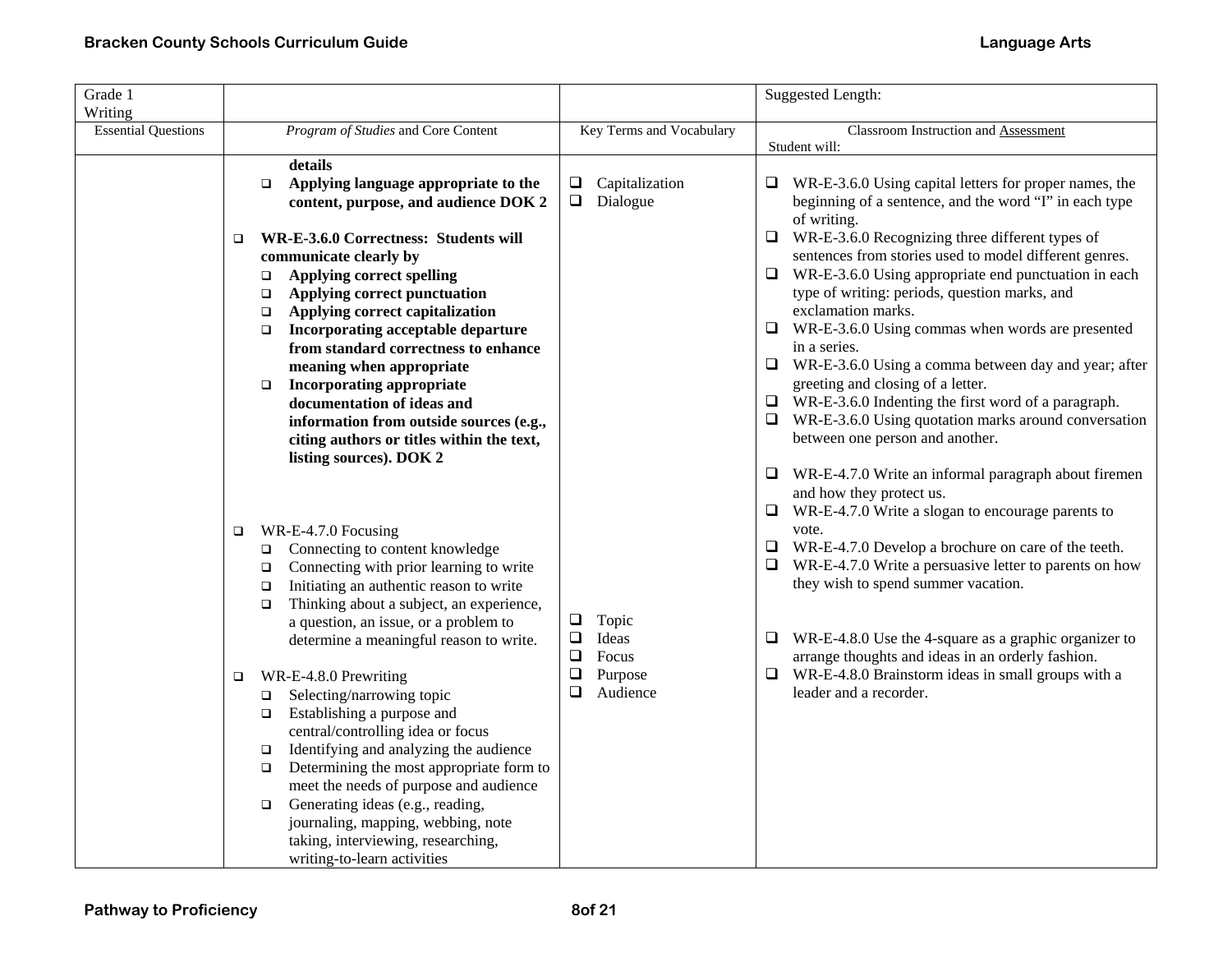| Grade 1<br>Writing         |                                                                                                                                                                                                                                                                                                                                                                                                                                                                                                                                 |                                                               | Suggested Length:                                                                                                                                                                              |
|----------------------------|---------------------------------------------------------------------------------------------------------------------------------------------------------------------------------------------------------------------------------------------------------------------------------------------------------------------------------------------------------------------------------------------------------------------------------------------------------------------------------------------------------------------------------|---------------------------------------------------------------|------------------------------------------------------------------------------------------------------------------------------------------------------------------------------------------------|
| <b>Essential Questions</b> | Program of Studies and Core Content                                                                                                                                                                                                                                                                                                                                                                                                                                                                                             | Key Terms and Vocabulary                                      | Classroom Instruction and Assessment<br>Student will:                                                                                                                                          |
|                            | Organizing ideas examining other models<br>$\Box$<br>of good writing, appropriate text<br>structures to match purpose, various ways<br>to organize information.<br>WR-E-4.9.0 Drafting<br>□                                                                                                                                                                                                                                                                                                                                     |                                                               | WR-E-4.9.0 Experience and write daily. *Writing to<br>$\Box$<br>learn, writing to demonstrate learning, or portfolio<br>writing.<br>$\Box$ WR-E-4.9.0 Have a completed portfolio by the end of |
|                            | Writing draft(s) for an intended audience<br>$\Box$<br>Developing topic, elaborating ideas,<br>$\Box$<br>exploring sentence variety and language<br>use.                                                                                                                                                                                                                                                                                                                                                                        | ❏<br>Noun<br>Verb<br>$\Box$<br>Sensory<br>$\Box$              | the year, which will be sent on to the next grade.<br>$\Box$ WR-E-4.10.0 Conference with teacher to determine how<br>to strengthen their writings.                                             |
|                            | WR-E-4.10.0 Revising (Content/Ideas)<br>$\Box$<br>$\Box$ Reflecting to determine where to add,<br>delete, rearrange, define/refine, or<br>elaborate content<br>Conferencing with teacher or peer(s) to<br>$\Box$<br>help determine where to add, delete,<br>rearrange, define/redefine or elaborate<br>content.<br>Checking for accuracy of content<br>$\Box$<br>Considering voice, tone, style, intended<br>$\Box$<br>audience, coherence, transitions<br>Comparing with rubric criteria and<br>$\Box$<br>anchor papers/models |                                                               | WR-E-4.10.0 Do read-alouds to determine their own<br>$\Box$<br>mistakes.                                                                                                                       |
|                            | Considering effectiveness of language<br>$\Box$<br>usage and sentences to communicate<br>ideas                                                                                                                                                                                                                                                                                                                                                                                                                                  | Spelling<br>⊔<br>Punctuation<br>$\Box$<br>Capitalization<br>Q | $\Box$ WR-E-4.11.0 Use personal dictionaries and word wall<br>to edit their work.<br>$\Box$ WR-E-4.11.0 Use charts to correct mechanics.                                                       |
|                            | WR-E-4.11.0 Editing (Conventions and<br>$\Box$<br>Mechanics)<br>Checking for correctness<br>$\Box$<br>$\Box$ Language usage<br>Sentence structure<br>$\Box$<br>Spelling<br>$\Box$<br>Capitalization<br>$\Box$<br>Punctuation<br>$\Box$<br>Documentation of sources<br>$\Box$<br>Using resources to support editing (e.g.,<br>$\Box$<br>spell check, dictionaries, thesauri,                                                                                                                                                     |                                                               | $\Box$ WR-E-4.12.0 Share their writings orally with their                                                                                                                                      |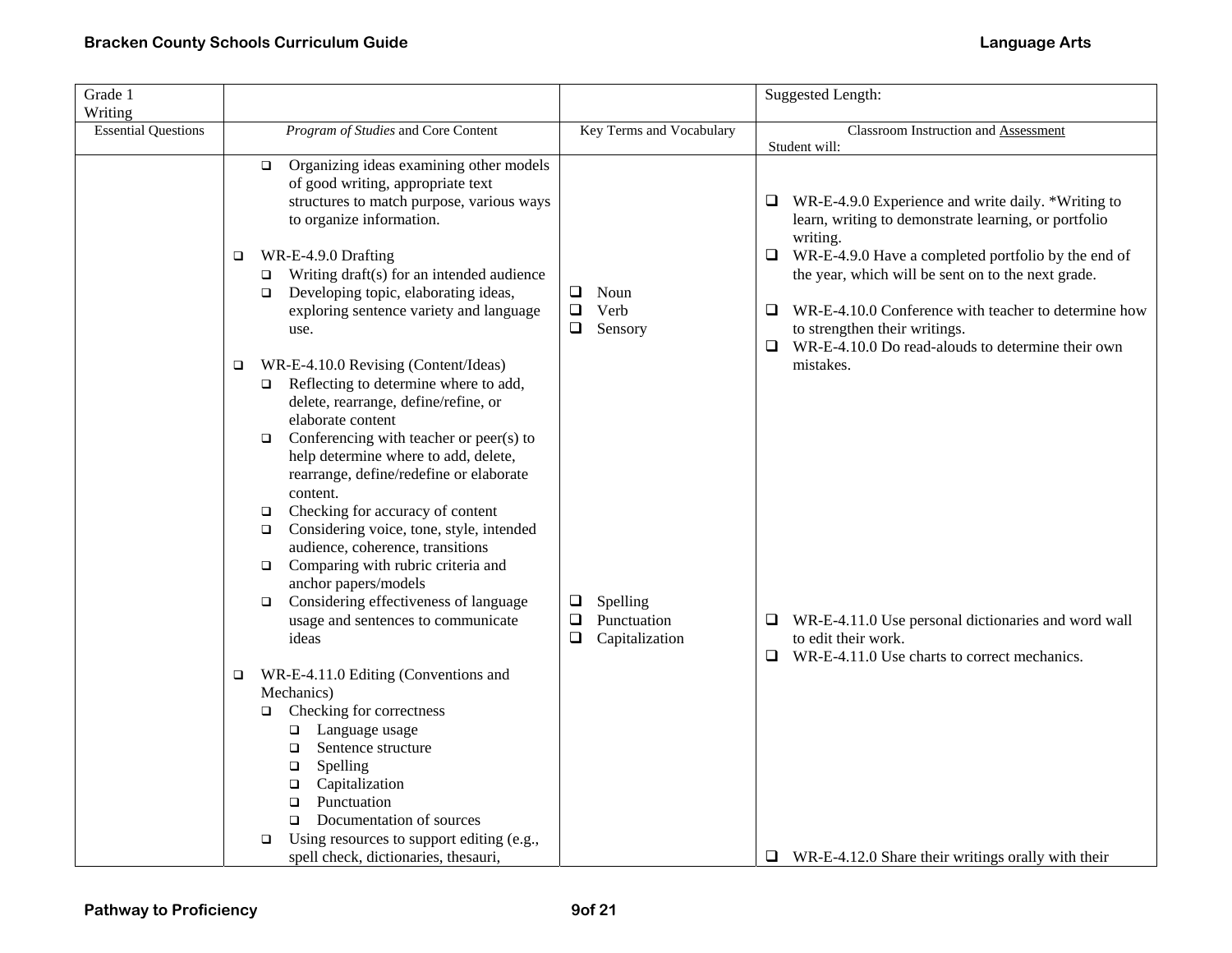| Grade 1<br>Writing         |                                                                                                                                                                                                                                                                                                                                                                                                      |                                    | <b>Suggested Length:</b>                                                                                                                                                                                                                                                                                                                                                                                   |
|----------------------------|------------------------------------------------------------------------------------------------------------------------------------------------------------------------------------------------------------------------------------------------------------------------------------------------------------------------------------------------------------------------------------------------------|------------------------------------|------------------------------------------------------------------------------------------------------------------------------------------------------------------------------------------------------------------------------------------------------------------------------------------------------------------------------------------------------------------------------------------------------------|
| <b>Essential Questions</b> | Program of Studies and Core Content                                                                                                                                                                                                                                                                                                                                                                  | Key Terms and Vocabulary           | Classroom Instruction and Assessment<br>Student will:                                                                                                                                                                                                                                                                                                                                                      |
|                            | handbooks)<br>WR-E-4.12.0 Publishing<br>$\Box$<br>Sharing final piece with intended<br>□<br>audience.<br>WR-E-4.13.0 Reflecting<br>$\Box$<br>Reflecting upon<br>$\Box$<br>Goals as a writer<br>Progress and growth as a writer<br>Who or what has influenced progress<br>and growth<br>Approaches used when composing<br>(e.g., free-writing, mental<br>composing, researching, drawing,<br>webbing) | Time Order<br>□<br>Conclusion<br>◻ | $classmates - Author's chair.$<br>WR-E-4.12.0 Make classroom books of their writings.<br>⊔.<br>WR-E-4.12.0 Take their writings home to be shared<br>u.<br>with parents.<br>WR-E-4.13.0 Share daily with their teacher concerning<br>how they are becoming better writers.<br>WR-E-4.13.0 Write a letter, at the end of the year,<br>u<br>telling their next year's teacher of their growth as a<br>writer. |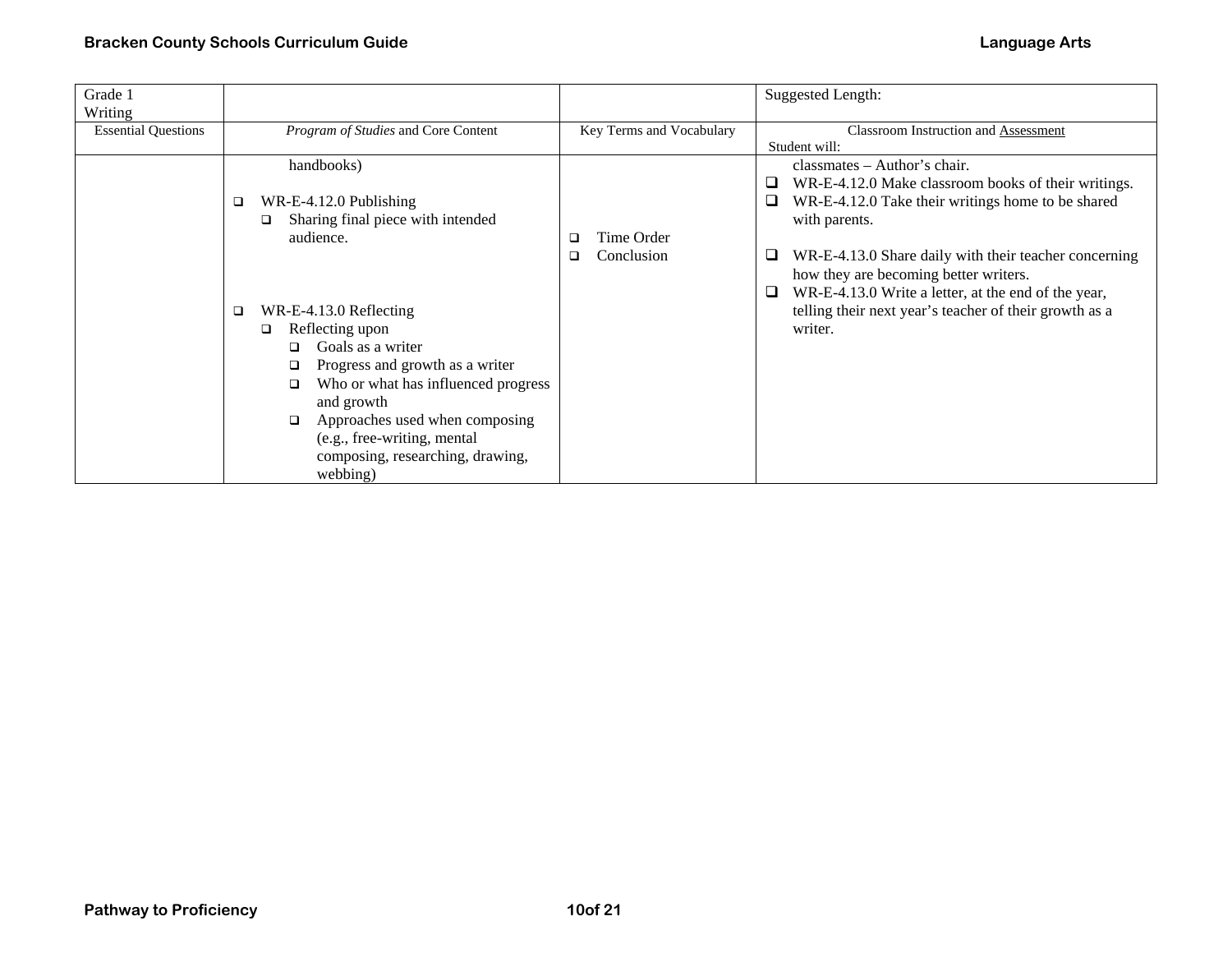| Grade 2<br>Writing         | Unit 3:                                                                                                                                                                                                                                                                                                                                                                                                                                                                                                                                                                                                                                                                                                                                                                                                                                                                                                                                                                                                                                                                                                                 |                                                              | <b>Suggested Length:</b>                              |
|----------------------------|-------------------------------------------------------------------------------------------------------------------------------------------------------------------------------------------------------------------------------------------------------------------------------------------------------------------------------------------------------------------------------------------------------------------------------------------------------------------------------------------------------------------------------------------------------------------------------------------------------------------------------------------------------------------------------------------------------------------------------------------------------------------------------------------------------------------------------------------------------------------------------------------------------------------------------------------------------------------------------------------------------------------------------------------------------------------------------------------------------------------------|--------------------------------------------------------------|-------------------------------------------------------|
| <b>Essential Questions</b> | Program of Studies and Core Content                                                                                                                                                                                                                                                                                                                                                                                                                                                                                                                                                                                                                                                                                                                                                                                                                                                                                                                                                                                                                                                                                     | Key Terms and Vocabulary                                     | Classroom Instruction and Assessment<br>Student will: |
|                            | <b>Program of Studies</b>                                                                                                                                                                                                                                                                                                                                                                                                                                                                                                                                                                                                                                                                                                                                                                                                                                                                                                                                                                                                                                                                                               |                                                              |                                                       |
|                            | W-3 Develop ideas in writing in response to<br>O.<br>peer and teacher feedback.<br>W-9 Write stories with a beginning, middle,<br>$\Box$<br>and end.<br>W-13 Construct writing which contains<br>$\Box$<br>sequence supported by detail.<br>$\Box$ W-18 Form sentences with complex ideas<br>and/or structures.<br>W-24 Recognize conventional spelling,<br>$\Box$<br>punctuation, grammar, and capitalization.<br>W-27 Connect reading, listening, observing,<br>□<br>and inquiry to personal experience through<br>applying writing-to-learn strategies in<br>situations such as journals and graphic<br>organizers and writing-to-demonstrate<br>learning in situations such as graphic<br>organizers and open-response questions.<br>W-28 Demonstrate independent and critical<br>$\Box$<br>thinking in writing-to-learn situations such as<br>journals and graphic organizers and writing-<br>to-demonstrate learning situations such as<br>graphic organizers and open response<br>questions.<br>W-29 Produce a variety of written responses,<br>$\Box$<br>some of which reflect on self as reader and<br>writer. |                                                              |                                                       |
|                            | <b>Core Content</b>                                                                                                                                                                                                                                                                                                                                                                                                                                                                                                                                                                                                                                                                                                                                                                                                                                                                                                                                                                                                                                                                                                     |                                                              |                                                       |
|                            | WR-E-1.1.0 Purpose/Audience: Students<br>$\Box$<br>will establish and maintain a focused<br>purpose to communicate with an authentic<br>audience by<br>Narrowing the topic to present an idea<br>$\Box$<br>or theme<br>Choosing a perspective authentic to the<br>$\Box$                                                                                                                                                                                                                                                                                                                                                                                                                                                                                                                                                                                                                                                                                                                                                                                                                                                | Focused<br>$\Box$<br>Purpose<br>$\Box$<br>Audience<br>$\Box$ | $\Box$                                                |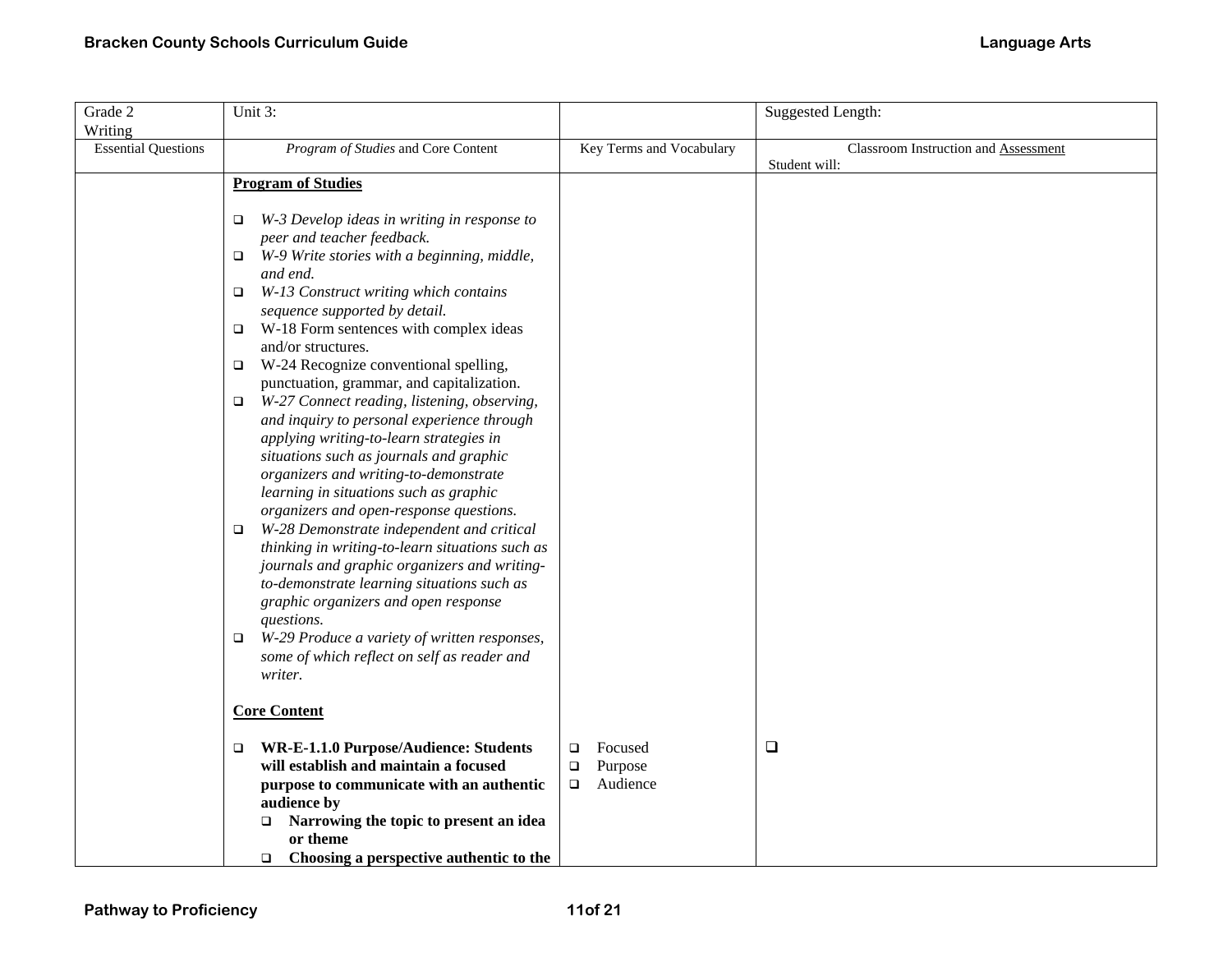| Grade 2                    | Unit 3: |                                                           |             |                          | Suggested Length:                    |
|----------------------------|---------|-----------------------------------------------------------|-------------|--------------------------|--------------------------------------|
| Writing                    |         |                                                           |             |                          |                                      |
| <b>Essential Questions</b> |         | Program of Studies and Core Content                       |             | Key Terms and Vocabulary | Classroom Instruction and Assessment |
|                            |         |                                                           |             |                          | Student will:                        |
|                            |         | writer                                                    |             |                          |                                      |
|                            |         | Analyzing and addressing the needs of<br>$\Box$           |             |                          |                                      |
|                            |         | the intended audience                                     |             |                          |                                      |
|                            |         | Adhering to the characteristics of the<br>$\Box$          |             |                          |                                      |
|                            |         | form                                                      |             |                          |                                      |
|                            |         | Applying a suitable tone<br>$\Box$                        |             |                          |                                      |
|                            |         | Allowing voice to emerge when<br>$\Box$                   |             |                          |                                      |
|                            |         | appropriate. DOK 4                                        |             | Descriptive details      |                                      |
|                            |         | WR-E-1.2.0 Idea Development/Support:                      | □<br>$\Box$ | Relevant details         |                                      |
|                            | $\Box$  | Students will support main ideas and                      |             |                          |                                      |
|                            |         | deepen the audience's understanding of                    |             |                          |                                      |
|                            |         | purpose by                                                |             |                          |                                      |
|                            |         | $\Box$ Developing logical, justified, and                 |             |                          |                                      |
|                            |         | suitable explanations                                     |             |                          |                                      |
|                            |         | <b>Providing relevant elaboration</b><br>$\Box$           |             |                          |                                      |
|                            |         | <b>Explaining related connections or</b><br>$\Box$        |             |                          |                                      |
|                            |         | reflections                                               |             |                          |                                      |
|                            |         | Applying idea development strategies<br>$\Box$            |             |                          |                                      |
|                            |         | appropriate for the form. DOK 4                           |             |                          |                                      |
|                            |         |                                                           | $\Box$      | Audience                 |                                      |
|                            | $\Box$  | WR-E-2.3.0 Organization: Students will                    | о           | Organization (4          |                                      |
|                            |         | create unity and coherence to accomplish                  |             | Square)                  |                                      |
|                            |         | the focused purpose by                                    | $\Box$      | Transitions              |                                      |
|                            |         | <b>Engaging the audience</b><br>$\Box$                    |             |                          |                                      |
|                            |         | $\Box$ Establishing a context for reading                 |             |                          |                                      |
|                            |         | when appropriate                                          |             |                          |                                      |
|                            |         | Communicating ideas and support in a<br>$\Box$            |             |                          |                                      |
|                            |         | meaningful order<br>Applying transitions and transitional |             |                          |                                      |
|                            |         | $\Box$<br>elements to guide the reader through            |             |                          |                                      |
|                            |         | the piece                                                 |             |                          |                                      |
|                            |         | Developing effective closure. DOK 3<br>$\Box$             |             |                          |                                      |
|                            |         |                                                           |             |                          |                                      |
|                            | $\Box$  | <b>WR-E-2.4.0 Sentence Structure: Students</b>            |             |                          |                                      |
|                            |         | will create effective sentences by                        |             |                          |                                      |
|                            |         | Applying a variety of structures and<br>$\Box$            |             |                          |                                      |
|                            |         | lengths                                                   |             |                          |                                      |
|                            |         |                                                           |             |                          |                                      |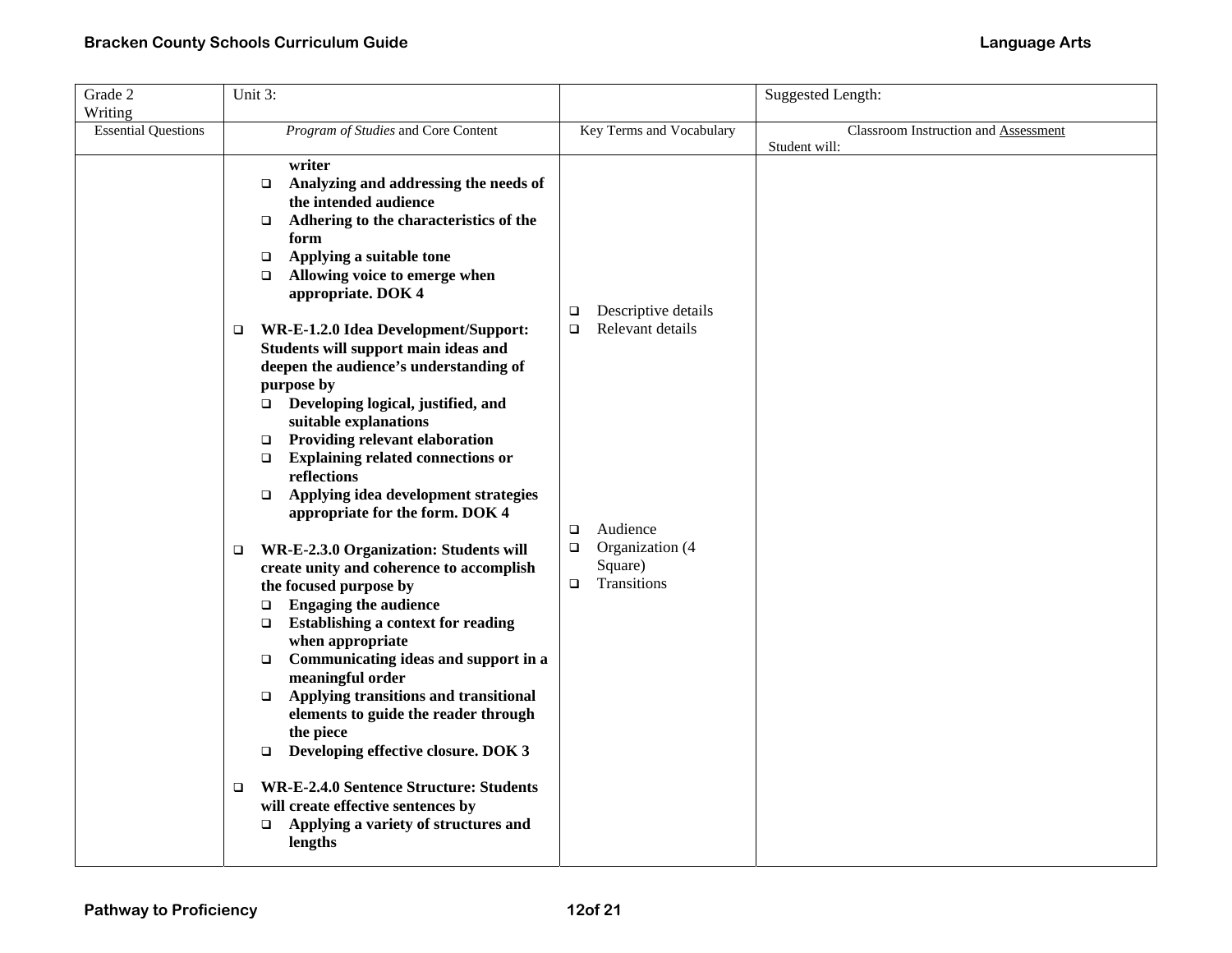|                                                                                                                                                                                                                                                                                                                    |                                                                                                                                                                                                                                                       |                                                                                                                                                                                                                                                                                                                     |                                  | Suggested Length:                                                   |
|--------------------------------------------------------------------------------------------------------------------------------------------------------------------------------------------------------------------------------------------------------------------------------------------------------------------|-------------------------------------------------------------------------------------------------------------------------------------------------------------------------------------------------------------------------------------------------------|---------------------------------------------------------------------------------------------------------------------------------------------------------------------------------------------------------------------------------------------------------------------------------------------------------------------|----------------------------------|---------------------------------------------------------------------|
|                                                                                                                                                                                                                                                                                                                    |                                                                                                                                                                                                                                                       |                                                                                                                                                                                                                                                                                                                     |                                  |                                                                     |
|                                                                                                                                                                                                                                                                                                                    | Program of Studies and Core Content                                                                                                                                                                                                                   |                                                                                                                                                                                                                                                                                                                     |                                  | Classroom Instruction and Assessment<br>Student will:               |
|                                                                                                                                                                                                                                                                                                                    | Developing complete and correct<br>sentences unless using unconventional<br>structures for an intentional effect<br>when appropriate. DOK 3                                                                                                           | $\Box$                                                                                                                                                                                                                                                                                                              | Concise                          |                                                                     |
| □                                                                                                                                                                                                                                                                                                                  | Applying correct grammar and usage<br>Applying concise use of language<br>Incorporating strong verbs, precise<br>nouns, concrete details, and sensory<br>details                                                                                      | $\Box$<br>$\Box$                                                                                                                                                                                                                                                                                                    | Precise nouns<br>Sensory details |                                                                     |
|                                                                                                                                                                                                                                                                                                                    | content, purpose, and audience DOK 2                                                                                                                                                                                                                  | $\Box$<br>$\Box$                                                                                                                                                                                                                                                                                                    | Punctuation<br>Capitalization    |                                                                     |
| $\Box$<br>communicate clearly by<br><b>Applying correct spelling</b><br>$\Box$<br>Applying correct punctuation<br>$\Box$<br>Applying correct capitalization<br>$\Box$<br>$\Box$<br>meaning when appropriate<br><b>Incorporating appropriate</b><br>$\Box$<br>documentation of ideas and<br>listing sources). DOK 2 | Incorporating acceptable departure<br>from standard correctness to enhance<br>information from outside sources (e.g.,<br>citing authors or titles within the text,                                                                                    |                                                                                                                                                                                                                                                                                                                     |                                  |                                                                     |
| $\Box$<br>$\Box$                                                                                                                                                                                                                                                                                                   | Connecting to content knowledge<br>Connecting with prior learning to write<br>Initiating an authentic reason to write<br>Thinking about a subject, an experience,<br>a question, an issue, or a problem to<br>determine a meaningful reason to write. | □<br>$\Box$<br>$\Box$                                                                                                                                                                                                                                                                                               | Topic<br>Ideas<br>Focus          |                                                                     |
|                                                                                                                                                                                                                                                                                                                    |                                                                                                                                                                                                                                                       | Unit 3:<br>$\Box$<br>WR-E-3.5.0 Language: Students will<br>exemplify effective language choices by<br>$\Box$<br>$\Box$<br>$\Box$<br>Applying language appropriate to the<br>$\Box$<br>WR-E-3.6.0 Correctness: Students will<br>WR-E-4.7.0 Focusing<br>$\Box$<br>$\Box$<br>$\Box$<br>$\Box$<br>WR-E-4.8.0 Prewriting | $\Box$<br>$\Box$<br>$\Box$       | Key Terms and Vocabulary<br>Strong verbs<br>Bibliography<br>Purpose |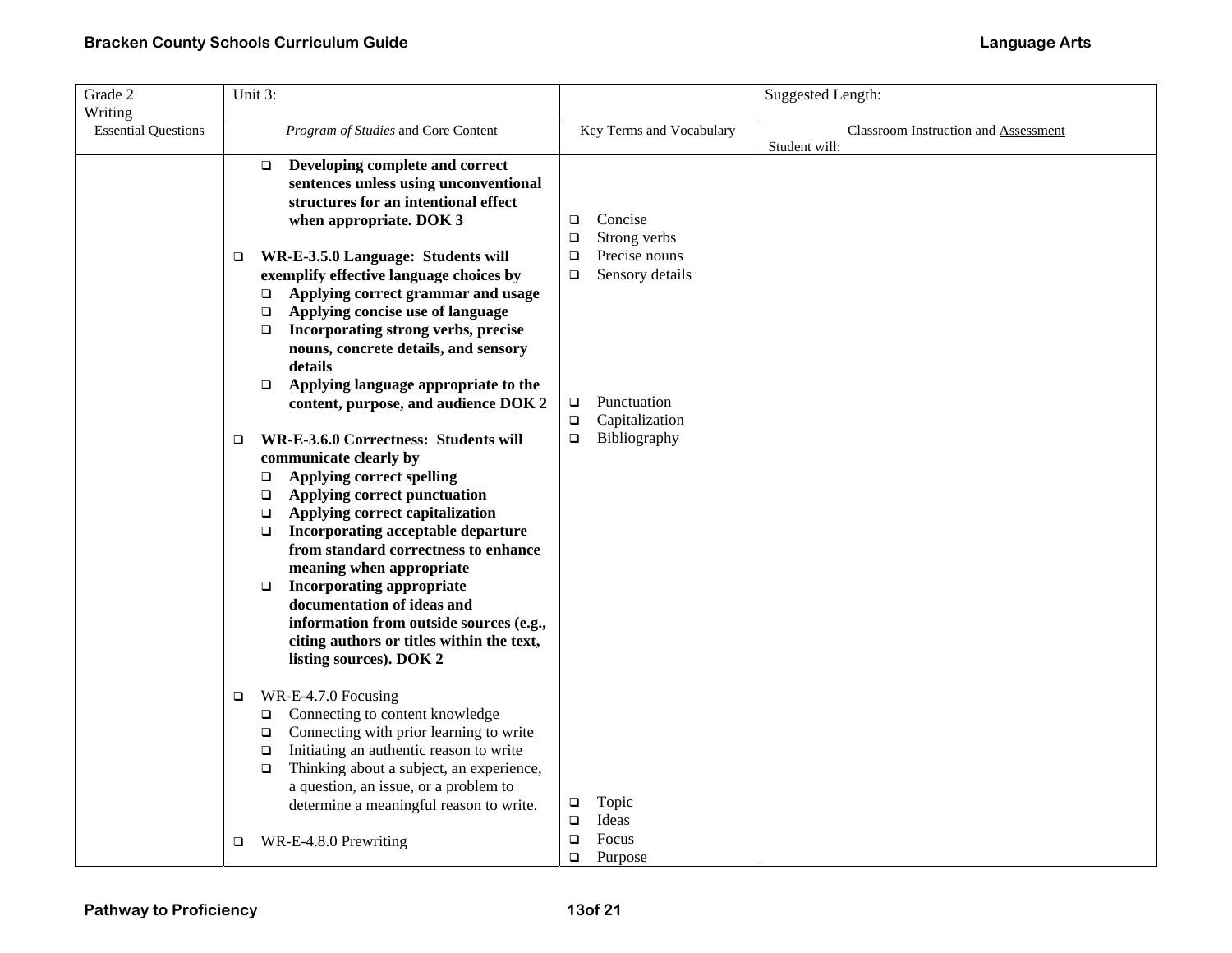| Grade 2                    | Unit 3: |                                                                               |        |                          | Suggested Length:                    |
|----------------------------|---------|-------------------------------------------------------------------------------|--------|--------------------------|--------------------------------------|
| Writing                    |         |                                                                               |        |                          |                                      |
| <b>Essential Questions</b> |         | Program of Studies and Core Content                                           |        | Key Terms and Vocabulary | Classroom Instruction and Assessment |
|                            |         |                                                                               |        |                          | Student will:                        |
|                            | $\Box$  | Selecting/narrowing topic                                                     | $\Box$ | Audience                 |                                      |
|                            | $\Box$  | Establishing a purpose and                                                    |        |                          |                                      |
|                            |         | central/controlling idea or focus                                             |        |                          |                                      |
|                            | $\Box$  | Identifying and analyzing the audience                                        |        |                          |                                      |
|                            | $\Box$  | Determining the most appropriate form to                                      |        |                          |                                      |
|                            |         | meet the needs of purpose and audience                                        |        |                          |                                      |
|                            | $\Box$  | Generating ideas (e.g., reading,                                              |        |                          |                                      |
|                            |         | journaling, mapping, webbing, note                                            |        |                          |                                      |
|                            |         | taking, interviewing, researching,<br>writing-to-learn activities             |        |                          |                                      |
|                            | $\Box$  | Organizing ideas - examining other                                            |        |                          |                                      |
|                            |         | models of good writing, appropriate text                                      | $\Box$ | Audience                 |                                      |
|                            |         | structures to match purpose, various ways                                     | $\Box$ | Elaborating              |                                      |
|                            |         | to organize information.                                                      |        |                          |                                      |
|                            |         |                                                                               |        |                          |                                      |
|                            | □       | WR-E-4.9.0 Drafting                                                           |        |                          |                                      |
|                            | $\Box$  | Writing draft(s) for an intended audience                                     |        |                          |                                      |
|                            | $\Box$  | Developing topic, elaborating ideas,                                          | $\Box$ | Noun                     |                                      |
|                            |         | exploring sentence variety and language                                       | $\Box$ | Verb                     |                                      |
|                            |         | use.                                                                          | □      | Sensory                  |                                      |
|                            |         |                                                                               |        |                          |                                      |
|                            | $\Box$  | WR-E-4.10.0 Revising (Content/Ideas)<br>Reflecting to determine where to add, |        |                          |                                      |
|                            | $\Box$  | delete, rearrange, define/refine, or                                          |        |                          |                                      |
|                            |         | elaborate content                                                             |        |                          |                                      |
|                            | $\Box$  | Conferencing with teacher or peer(s) to                                       |        |                          |                                      |
|                            |         | help determine where to add, delete,                                          |        |                          |                                      |
|                            |         | rearrange, define/redefine or elaborate                                       |        |                          |                                      |
|                            |         | content.                                                                      |        |                          |                                      |
|                            | $\Box$  | Checking for accuracy of content                                              |        |                          |                                      |
|                            | $\Box$  | Considering voice, tone, style, intended                                      |        |                          |                                      |
|                            |         | audience, coherence, transitions                                              |        |                          |                                      |
|                            | $\Box$  | Comparing with rubric criteria and                                            |        |                          |                                      |
|                            |         | anchor papers/models                                                          |        |                          |                                      |
|                            | $\Box$  | Considering effectiveness of language                                         | $\Box$ | Spelling                 |                                      |
|                            |         | usage and sentences to communicate                                            | $\Box$ | Punctuation              |                                      |
|                            |         | ideas                                                                         | $\Box$ | Capitalization           |                                      |
|                            | $\Box$  | WR-E-4.11.0 Editing (Conventions and                                          |        |                          |                                      |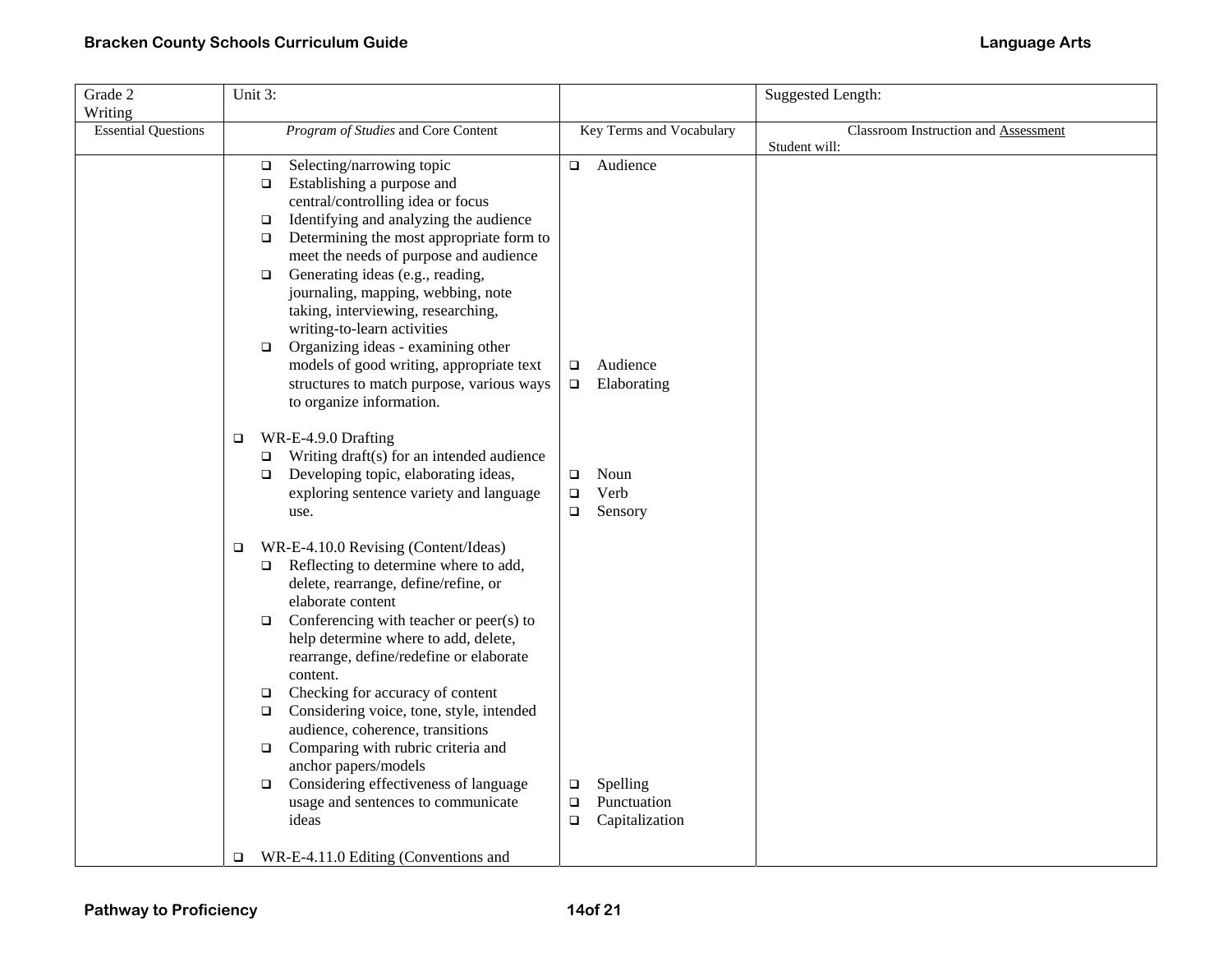| Grade 2                    | Unit 3:                                                               |                          | <b>Suggested Length:</b>                    |
|----------------------------|-----------------------------------------------------------------------|--------------------------|---------------------------------------------|
| Writing                    |                                                                       |                          |                                             |
| <b>Essential Questions</b> | Program of Studies and Core Content                                   | Key Terms and Vocabulary | <b>Classroom Instruction and Assessment</b> |
|                            |                                                                       |                          | Student will:                               |
|                            | Mechanics)                                                            |                          |                                             |
|                            | Checking for correctness<br>$\Box$                                    |                          |                                             |
|                            | Language usage<br>□                                                   |                          |                                             |
|                            | Sentence structure<br>$\Box$                                          |                          |                                             |
|                            | Spelling<br>$\Box$                                                    |                          |                                             |
|                            | Capitalization<br>□                                                   |                          |                                             |
|                            | Punctuation<br>□                                                      |                          |                                             |
|                            | Documentation of sources<br>$\Box$                                    |                          |                                             |
|                            | Using resources to support editing (e.g.,<br>$\Box$                   |                          |                                             |
|                            | spell check, dictionaries, thesauri,                                  |                          |                                             |
|                            | handbooks)                                                            |                          |                                             |
|                            | $\Box$                                                                | Transitions              |                                             |
|                            | WR-E-4.12.0 Publishing<br>Sharing final piece with intended<br>$\Box$ | ❏<br>Conclusion<br>□     |                                             |
|                            | audience.                                                             | Diagram<br>$\Box$        |                                             |
|                            |                                                                       |                          |                                             |
|                            | WR-E-4.13.0 Reflecting<br>$\Box$                                      |                          |                                             |
|                            | Reflecting upon<br>$\Box$                                             |                          |                                             |
|                            | Goals as a writer<br>◻                                                |                          |                                             |
|                            | Progress and growth as a writer<br>❏                                  |                          |                                             |
|                            | Who or what has influenced progress<br>$\Box$                         |                          |                                             |
|                            | and growth                                                            |                          |                                             |
|                            | Approaches used when composing<br>$\Box$                              |                          |                                             |
|                            | (e.g., free-writing, mental                                           |                          |                                             |
|                            | composing, researching, drawing,                                      |                          |                                             |
|                            | webbing)                                                              |                          |                                             |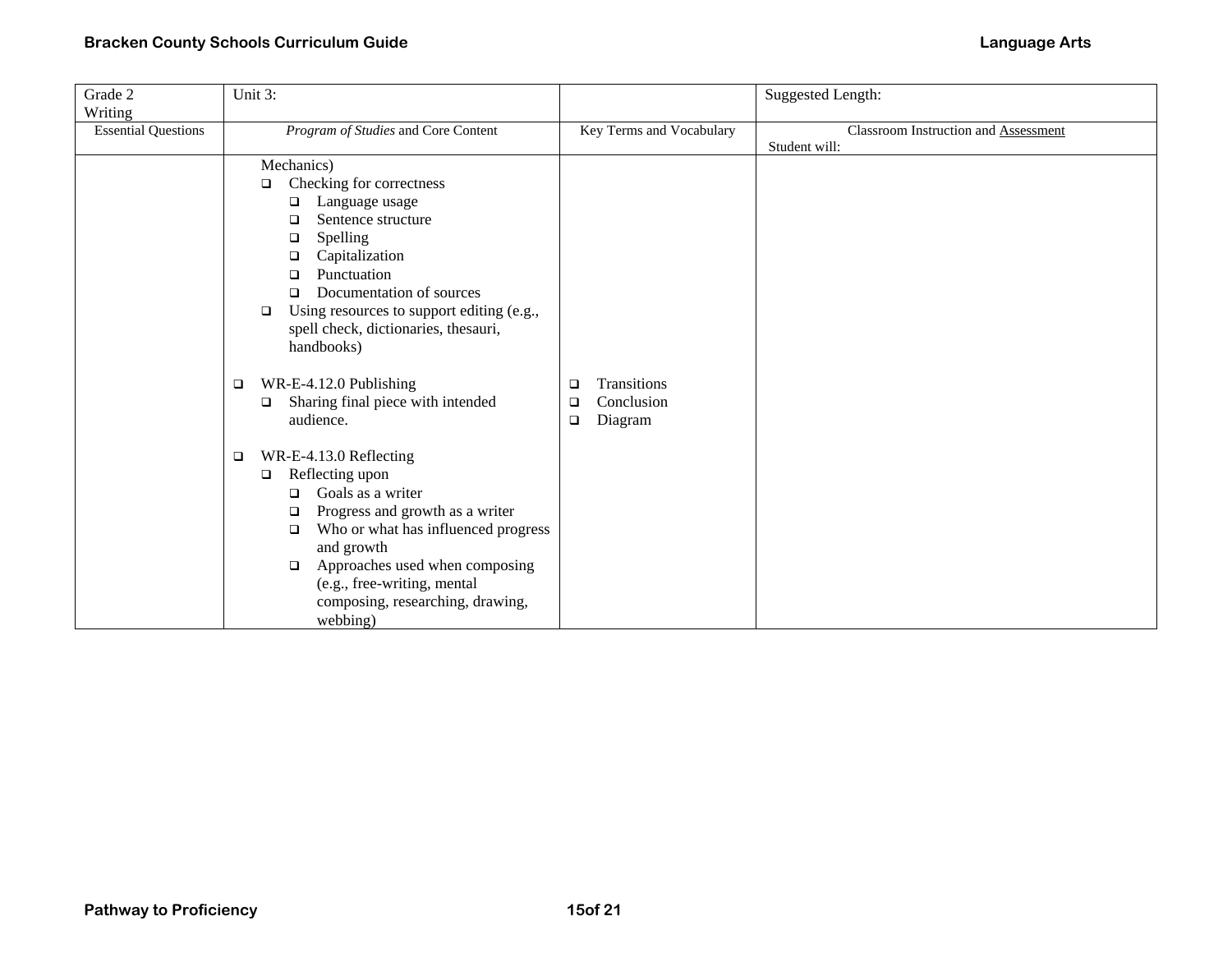| Grade 3<br>Writing         | Unit 4:                                                                                                                                                                                                                                  |                          | Suggested Length:                                     |
|----------------------------|------------------------------------------------------------------------------------------------------------------------------------------------------------------------------------------------------------------------------------------|--------------------------|-------------------------------------------------------|
| <b>Essential Questions</b> | Program of Studies and Core Content                                                                                                                                                                                                      | Key Terms and Vocabulary | Classroom Instruction and Assessment<br>Student will: |
|                            | <b>Program of Studies</b>                                                                                                                                                                                                                |                          |                                                       |
|                            | W-4 Write literary pieces that show an<br>$\Box$<br>understanding of characteristics of literary<br>works.                                                                                                                               |                          |                                                       |
|                            | W-5 Write personal pieces to communicate<br>$\Box$<br>ideas.                                                                                                                                                                             |                          |                                                       |
|                            | W-6 Identify and apply characteristics of<br>$\Box$<br>effective writing in producing and discussing<br>their own work, including awareness of<br>audience and purpose, organization, idea<br>development, and standards of correctness. |                          |                                                       |
|                            | W-10 Write pieces with introduction, body,<br>$\Box$                                                                                                                                                                                     |                          |                                                       |
|                            | and conclusion.<br>W-11 Use appropriate formats and patterns<br>$\Box$                                                                                                                                                                   |                          |                                                       |
|                            | for various genres.<br>W-14 Sequence ideas to support audience and<br>$\Box$                                                                                                                                                             |                          |                                                       |
|                            | purpose.<br>W-19 Organize writing logically in<br>$\Box$<br>paragraphs and through using transition<br>words to move from one paragraph to<br>another.                                                                                   |                          |                                                       |
|                            | W-20 Use a variety of transition and<br>□<br>organizational signals (e.g. bullets, bold<br>print, graphics, headings).                                                                                                                   |                          |                                                       |
|                            | W-25 Use correct and appropriate spelling,<br>$\Box$<br>punctuation, grammar, and capitalization in<br>legible final drafts.                                                                                                             |                          |                                                       |
|                            | W-26 Use tools (e.g., dictionary, thesaurus,<br>$\Box$<br>writing resource books, technology) to edit<br>their own writing for correctness.                                                                                              |                          |                                                       |
|                            | W-27 Connect reading, listening, observing,<br>□<br>and inquiry to personal experience through<br>applying writing-to-learn strategies in<br>situations such as journals and graphic                                                     |                          |                                                       |
|                            | organizers and writing-to-demonstrate<br>learning in situations such as graphic                                                                                                                                                          |                          |                                                       |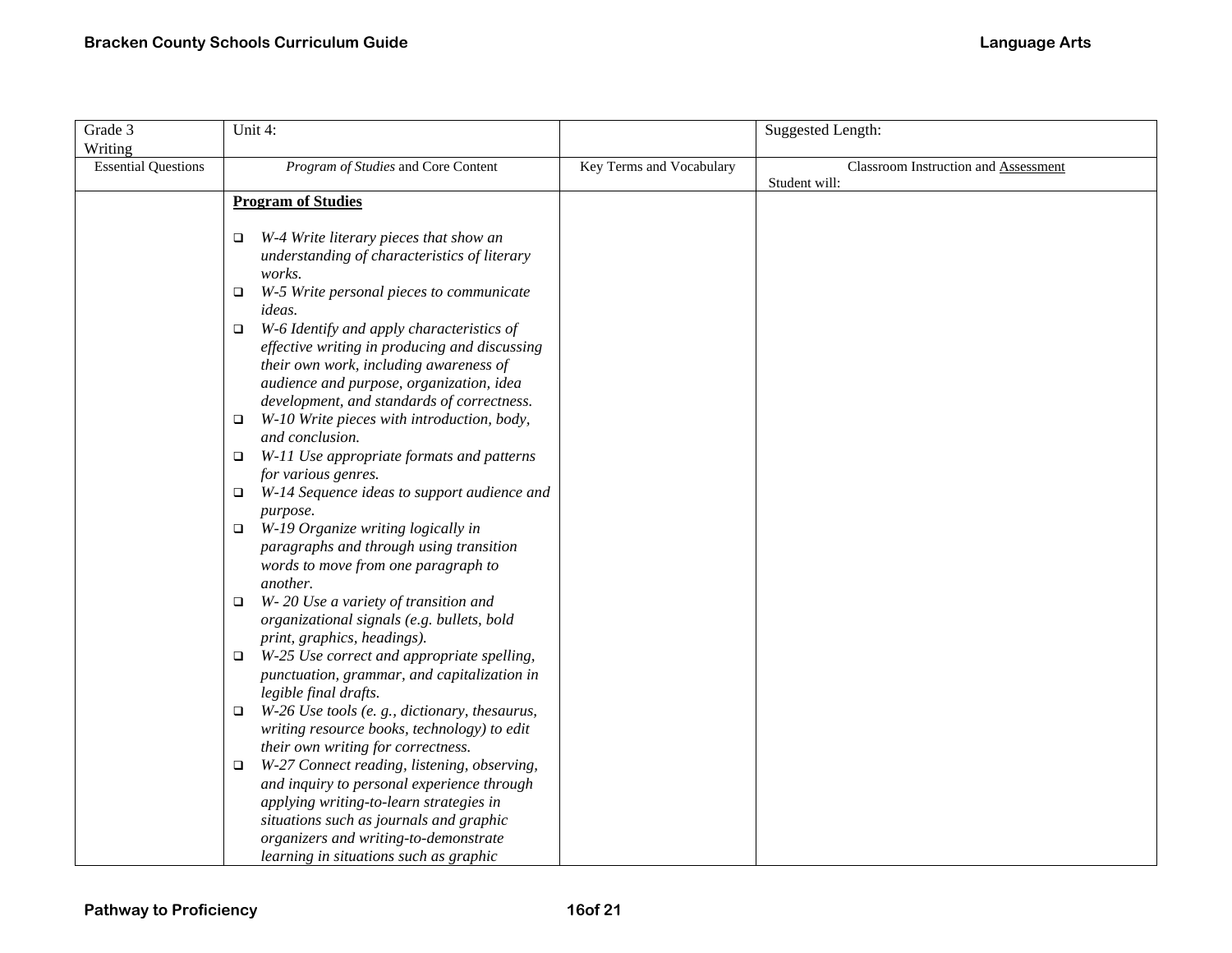| Grade 3                    | Unit 4:                                                                                   |                                  | Suggested Length:                    |
|----------------------------|-------------------------------------------------------------------------------------------|----------------------------------|--------------------------------------|
| Writing                    |                                                                                           |                                  |                                      |
| <b>Essential Questions</b> | Program of Studies and Core Content                                                       | Key Terms and Vocabulary         | Classroom Instruction and Assessment |
|                            |                                                                                           |                                  | Student will:                        |
|                            | organizers and open-response questions.<br>W-28 Demonstrate independent and critical<br>□ |                                  |                                      |
|                            | thinking in writing-to-learn situations such as                                           |                                  |                                      |
|                            | journals and graphic organizers and writing-                                              |                                  |                                      |
|                            | to-demonstrate learning situations such as                                                |                                  |                                      |
|                            | graphic organizers and open response                                                      |                                  |                                      |
|                            | questions.                                                                                |                                  |                                      |
|                            | W-29 Produce a variety of written responses,<br>$\Box$                                    |                                  |                                      |
|                            | some of which reflect on self as reader and                                               |                                  |                                      |
|                            | writer.                                                                                   |                                  |                                      |
|                            | <b>Core Content</b>                                                                       |                                  |                                      |
|                            |                                                                                           |                                  |                                      |
|                            | WR-E-1.1.0 Purpose/Audience: Students<br>$\Box$                                           | Audience<br>⊔<br>$\Box$<br>Focus | $\Box$                               |
|                            | will establish and maintain a focused<br>purpose to communicate with an authentic         | Tone<br>$\Box$                   |                                      |
|                            | audience by                                                                               | $\Box$<br>Voice                  |                                      |
|                            | Narrowing the topic to present an idea<br>$\Box$                                          | $\Box$<br>Authentic              |                                      |
|                            | or theme                                                                                  |                                  |                                      |
|                            | Choosing a perspective authentic to the<br>$\Box$                                         |                                  |                                      |
|                            | writer<br>Analyzing and addressing the needs of<br>$\Box$                                 |                                  |                                      |
|                            | the intended audience                                                                     |                                  |                                      |
|                            | Adhering to the characteristics of the<br>□                                               |                                  |                                      |
|                            | form                                                                                      |                                  |                                      |
|                            | Applying a suitable tone<br>$\Box$                                                        |                                  |                                      |
|                            | Allowing voice to emerge when<br>$\Box$                                                   |                                  |                                      |
|                            | appropriate. DOK 4                                                                        |                                  |                                      |
|                            | WR-E-1.2.0 Idea Development/Support:<br>❏                                                 | Logical<br>❏                     |                                      |
|                            | Students will support main ideas and                                                      | Relevant elaboration<br>$\Box$   |                                      |
|                            | deepen the audience's understanding of                                                    | $\Box$<br>Reflections            |                                      |
|                            | purpose by                                                                                | $\Box$<br>Strategies             |                                      |
|                            | $\Box$ Developing logical, justified, and                                                 |                                  |                                      |
|                            | suitable explanations                                                                     |                                  |                                      |
|                            | Providing relevant elaboration<br>$\Box$                                                  |                                  |                                      |
|                            | <b>Explaining related connections or</b><br>$\Box$                                        |                                  |                                      |
|                            | reflections                                                                               |                                  |                                      |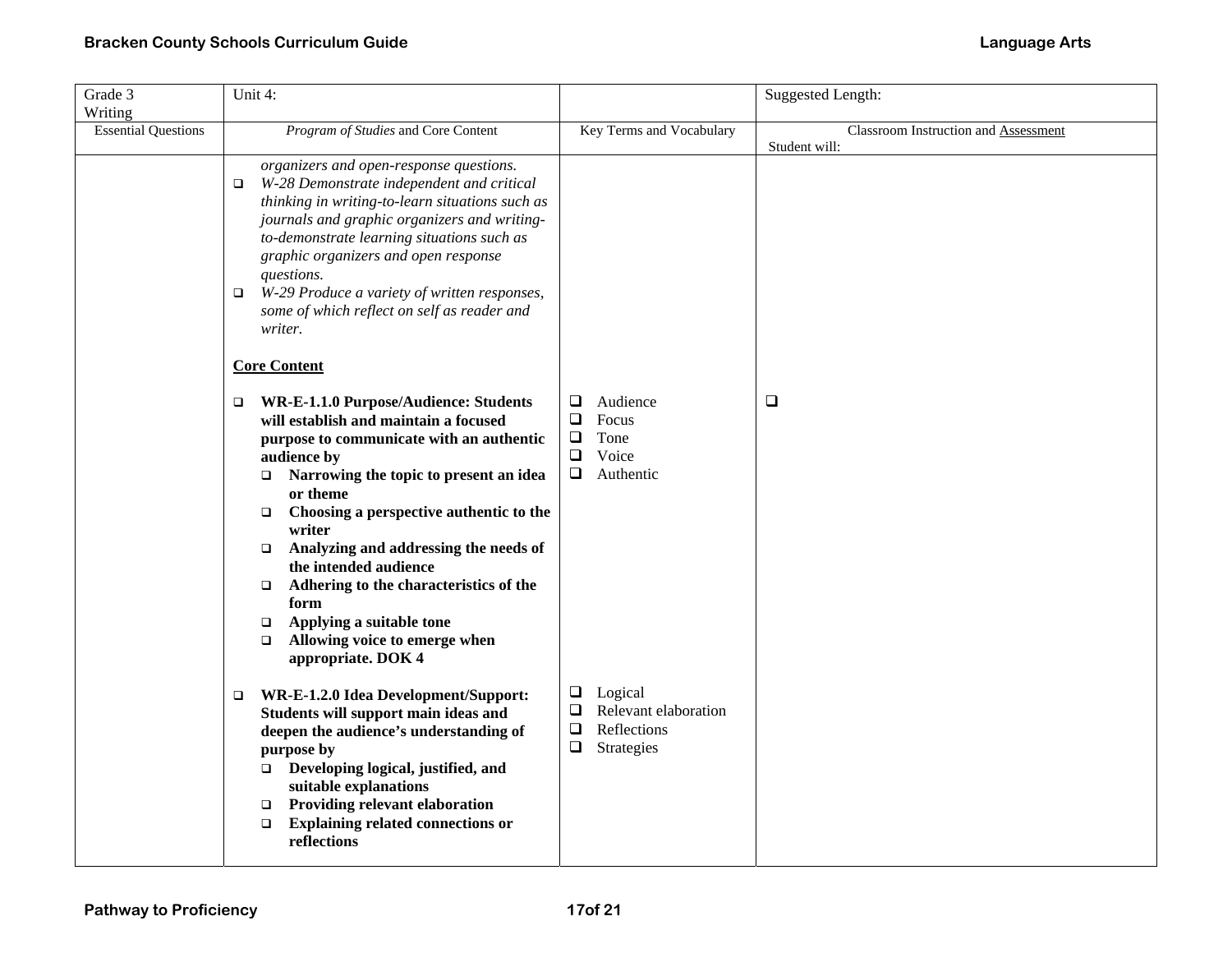| Grade 3                    | Unit 4:                                                                                                                                                                                                                                                                                                                                                                                                              |                                                  | Suggested Length:                                     |
|----------------------------|----------------------------------------------------------------------------------------------------------------------------------------------------------------------------------------------------------------------------------------------------------------------------------------------------------------------------------------------------------------------------------------------------------------------|--------------------------------------------------|-------------------------------------------------------|
| Writing                    |                                                                                                                                                                                                                                                                                                                                                                                                                      |                                                  |                                                       |
| <b>Essential Questions</b> | Program of Studies and Core Content                                                                                                                                                                                                                                                                                                                                                                                  | Key Terms and Vocabulary                         | Classroom Instruction and Assessment<br>Student will: |
|                            | Applying idea development strategies<br>$\Box$<br>appropriate for the form. DOK 4                                                                                                                                                                                                                                                                                                                                    | Transitions<br>$\Box$<br>$\Box$<br>Closure       |                                                       |
|                            | WR-E-2.3.0 Organization: Students will<br>$\Box$<br>create unity and coherence to accomplish<br>the focused purpose by<br><b>Engaging the audience</b><br>$\Box$<br><b>Establishing a context for reading</b><br>▫<br>when appropriate<br>Communicating ideas and support in a<br>$\Box$<br>meaningful order<br>Applying transitions and transitional<br>$\Box$<br>elements to guide the reader through<br>the piece |                                                  |                                                       |
|                            | Developing effective closure. DOK 3<br>$\Box$<br><b>WR-E-2.4.0 Sentence Structure: Students</b><br>□<br>will create effective sentences by<br>Applying a variety of structures and<br>$\Box$<br>lengths<br>Developing complete and correct<br>$\Box$<br>sentences unless using unconventional<br>structures for an intentional effect<br>when appropriate. DOK 3                                                     | Grammar<br>❏<br>$\Box$<br>Strong verbs           |                                                       |
|                            | WR-E-3.5.0 Language: Students will<br>$\Box$<br>exemplify effective language choices by<br>Applying correct grammar and usage<br>$\Box$<br>Applying concise use of language<br>$\Box$<br>Incorporating strong verbs, precise<br>$\Box$<br>nouns, concrete details, and sensory<br>details<br>Applying language appropriate to the<br>$\Box$<br>content, purpose, and audience DOK 2                                  | $\Box$<br>Sensory details<br>$\Box$ Bibliography |                                                       |
|                            | WR-E-3.6.0 Correctness: Students will<br>$\Box$<br>communicate clearly by<br><b>Applying correct spelling</b><br>$\Box$                                                                                                                                                                                                                                                                                              |                                                  |                                                       |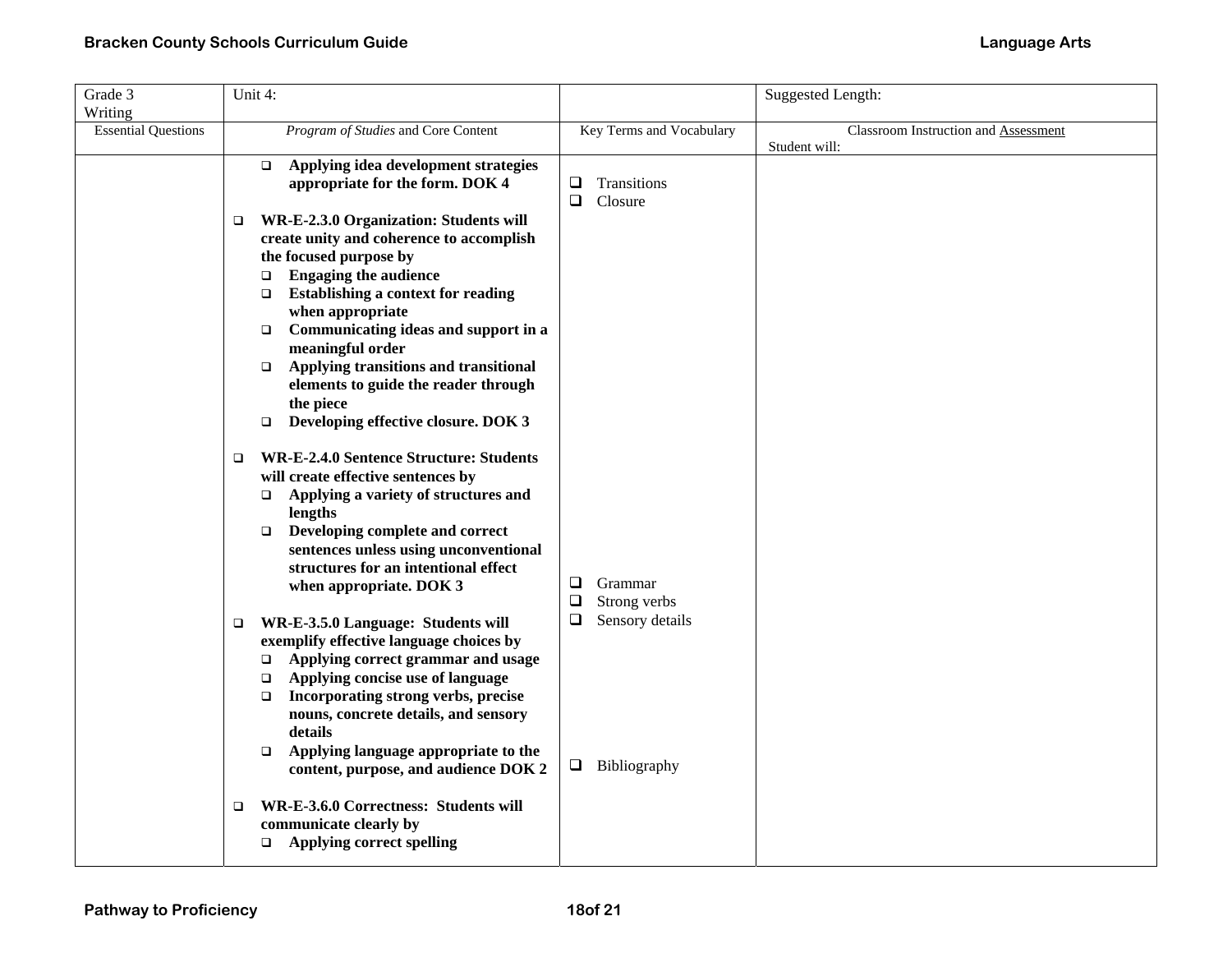| Grade 3                    |        | Unit 4: |                                                                                 |        |                          | Suggested Length:                    |
|----------------------------|--------|---------|---------------------------------------------------------------------------------|--------|--------------------------|--------------------------------------|
| Writing                    |        |         |                                                                                 |        |                          |                                      |
| <b>Essential Questions</b> |        |         | Program of Studies and Core Content                                             |        | Key Terms and Vocabulary | Classroom Instruction and Assessment |
|                            |        |         |                                                                                 |        |                          | Student will:                        |
|                            |        | $\Box$  | Applying correct punctuation                                                    |        |                          |                                      |
|                            |        | $\Box$  | Applying correct capitalization                                                 |        |                          |                                      |
|                            |        | $\Box$  | Incorporating acceptable departure                                              |        |                          |                                      |
|                            |        |         | from standard correctness to enhance                                            |        |                          |                                      |
|                            |        |         | meaning when appropriate                                                        |        |                          |                                      |
|                            |        | $\Box$  | <b>Incorporating appropriate</b><br>documentation of ideas and                  |        |                          |                                      |
|                            |        |         | information from outside sources (e.g.,                                         |        |                          |                                      |
|                            |        |         | citing authors or titles within the text,                                       |        |                          |                                      |
|                            |        |         | listing sources). DOK 2                                                         |        |                          |                                      |
|                            |        |         |                                                                                 |        |                          |                                      |
|                            | $\Box$ |         | WR-E-4.7.0 Focusing                                                             |        |                          |                                      |
|                            |        | $\Box$  | Connecting to content knowledge                                                 |        |                          |                                      |
|                            |        | $\Box$  | Connecting with prior learning to write                                         |        |                          |                                      |
|                            |        | $\Box$  | Initiating an authentic reason to write                                         |        |                          |                                      |
|                            |        | $\Box$  | Thinking about a subject, an experience,                                        | ⊔      | Topic                    |                                      |
|                            |        |         | a question, an issue, or a problem to                                           | $\Box$ | Ideas                    |                                      |
|                            |        |         | determine a meaningful reason to write.                                         | $\Box$ | Focus                    |                                      |
|                            |        |         |                                                                                 | $\Box$ | Purpose                  |                                      |
|                            | □      |         | WR-E-4.8.0 Prewriting                                                           | ❏      | Audience                 |                                      |
|                            |        | $\Box$  | Selecting/narrowing topic                                                       |        |                          |                                      |
|                            |        | $\Box$  | Establishing a purpose and                                                      |        |                          |                                      |
|                            |        |         | central/controlling idea or focus                                               |        |                          |                                      |
|                            |        | $\Box$  | Identifying and analyzing the audience                                          |        |                          |                                      |
|                            |        | $\Box$  | Determining the most appropriate form to                                        |        |                          |                                      |
|                            |        | $\Box$  | meet the needs of purpose and audience<br>Generating ideas (e.g., reading,      |        |                          |                                      |
|                            |        |         | journaling, mapping, webbing, note                                              |        |                          |                                      |
|                            |        |         | taking, interviewing, researching,                                              |        |                          |                                      |
|                            |        |         | writing-to-learn activities                                                     |        |                          |                                      |
|                            |        | $\Box$  | Organizing ideas - examining other                                              |        |                          |                                      |
|                            |        |         | models of good writing, appropriate text                                        | Q      | Audience                 |                                      |
|                            |        |         | structures to match purpose, various ways                                       | ⊔      | Elaborating              |                                      |
|                            |        |         | to organize information.                                                        |        |                          |                                      |
|                            |        |         |                                                                                 |        |                          |                                      |
|                            | $\Box$ |         | WR-E-4.9.0 Drafting                                                             |        |                          |                                      |
|                            |        | □       | Writing draft(s) for an intended audience                                       | Q      | Noun                     |                                      |
|                            |        | □       | Developing topic, elaborating ideas,<br>exploring sentence variety and language | $\Box$ | Verb                     |                                      |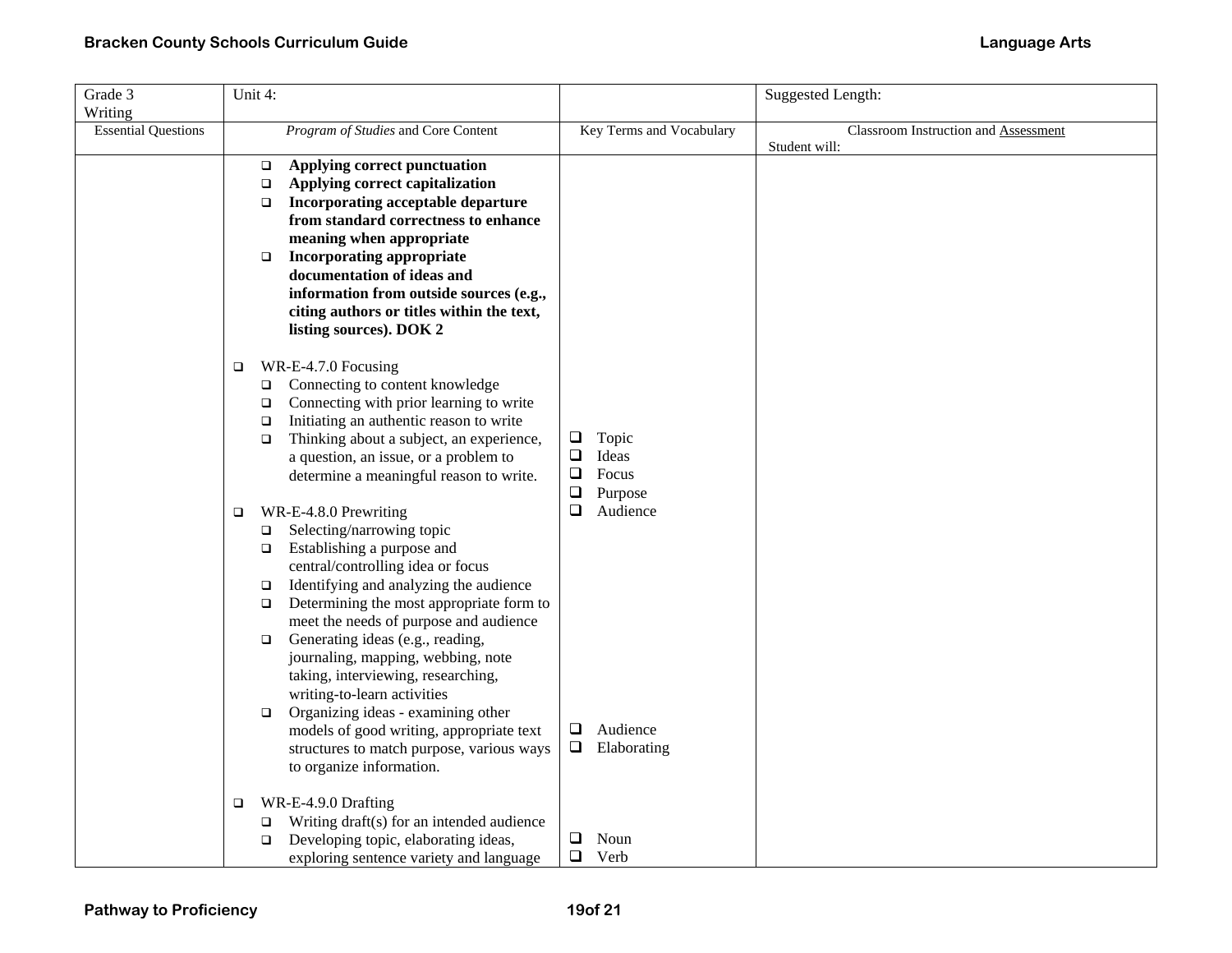| Grade 3                    | Unit 4:                                                                                                                                                                                                                                                                                                                                                                                                                                                                                                                                                                                                             |                                                                         | Suggested Length:                                     |
|----------------------------|---------------------------------------------------------------------------------------------------------------------------------------------------------------------------------------------------------------------------------------------------------------------------------------------------------------------------------------------------------------------------------------------------------------------------------------------------------------------------------------------------------------------------------------------------------------------------------------------------------------------|-------------------------------------------------------------------------|-------------------------------------------------------|
| Writing                    |                                                                                                                                                                                                                                                                                                                                                                                                                                                                                                                                                                                                                     |                                                                         |                                                       |
| <b>Essential Questions</b> | Program of Studies and Core Content                                                                                                                                                                                                                                                                                                                                                                                                                                                                                                                                                                                 | Key Terms and Vocabulary                                                | Classroom Instruction and Assessment<br>Student will: |
|                            | use.                                                                                                                                                                                                                                                                                                                                                                                                                                                                                                                                                                                                                | $\Box$ Sensory                                                          |                                                       |
|                            | WR-E-4.10.0 Revising (Content/Ideas)<br>□<br>$\Box$ Reflecting to determine where to add,<br>delete, rearrange, define/refine, or<br>elaborate content<br>$\Box$ Conferencing with teacher or peer(s) to<br>help determine where to add, delete,<br>rearrange, define/redefine or elaborate<br>content.<br>Checking for accuracy of content<br>$\Box$<br>Considering voice, tone, style, intended<br>$\Box$<br>audience, coherence, transitions<br>$\Box$ Comparing with rubric criteria and<br>anchor papers/models<br>$\Box$ Considering effectiveness of language<br>usage and sentences to communicate<br>ideas | Spelling<br>$\Box$<br>$\Box$<br>Punctuation<br>$\Box$<br>Capitalization |                                                       |
|                            | WR-E-4.11.0 Editing (Conventions and<br>$\Box$<br>Mechanics)<br>$\Box$ Checking for correctness<br>$\Box$ Language usage<br>Sentence structure<br>$\Box$<br>Spelling<br>$\Box$<br>Capitalization<br>$\Box$<br>Punctuation<br>$\Box$<br>Documentation of sources<br>$\Box$<br>Using resources to support editing (e.g.,<br>$\Box$<br>spell check, dictionaries, thesauri,<br>handbooks)                                                                                                                                                                                                                              |                                                                         |                                                       |
|                            | WR-E-4.12.0 Publishing<br>$\Box$<br>Sharing final piece with intended<br>$\Box$<br>audience.                                                                                                                                                                                                                                                                                                                                                                                                                                                                                                                        | Transitions<br>❏<br>$\Box$<br>Conclusion<br>$\Box$<br>Diagram           |                                                       |
|                            | WR-E-4.13.0 Reflecting<br>$\Box$<br>$\Box$ Reflecting upon<br>$\Box$ Goals as a writer                                                                                                                                                                                                                                                                                                                                                                                                                                                                                                                              |                                                                         |                                                       |